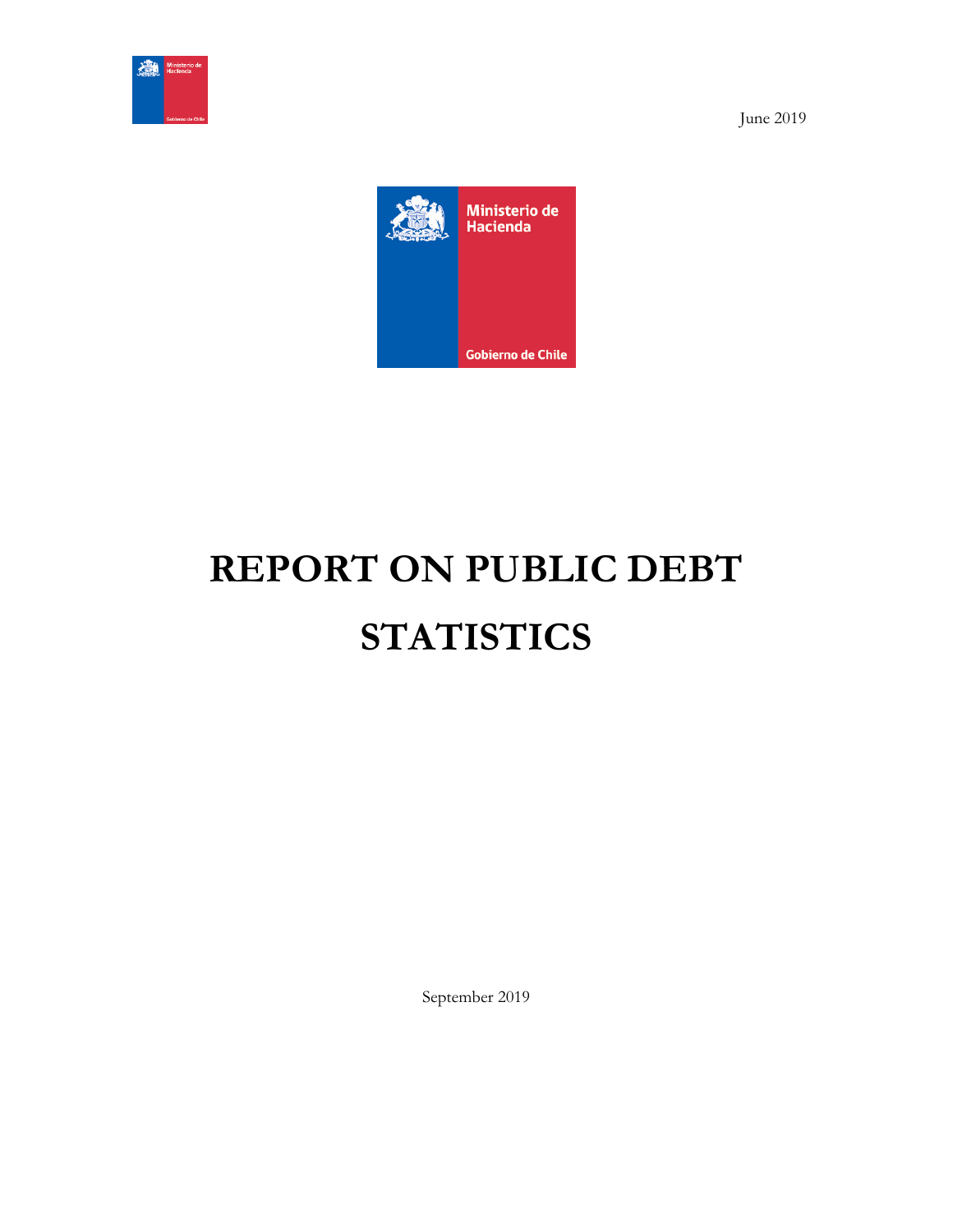

# **TABLE OF CONTENTS**

| Ι.    |                                                                                |  |
|-------|--------------------------------------------------------------------------------|--|
|       |                                                                                |  |
| Н. 1. |                                                                                |  |
| II.2. |                                                                                |  |
| II.3. |                                                                                |  |
| II.4. |                                                                                |  |
| II.5. |                                                                                |  |
|       |                                                                                |  |
|       |                                                                                |  |
|       |                                                                                |  |
|       | Assets, Liabilities and Amortizations of the Central Bank of Chile  16         |  |
|       |                                                                                |  |
|       | Government Company Debt and Guaranteed Debt of the Rest of the Public Sector19 |  |
|       |                                                                                |  |
|       |                                                                                |  |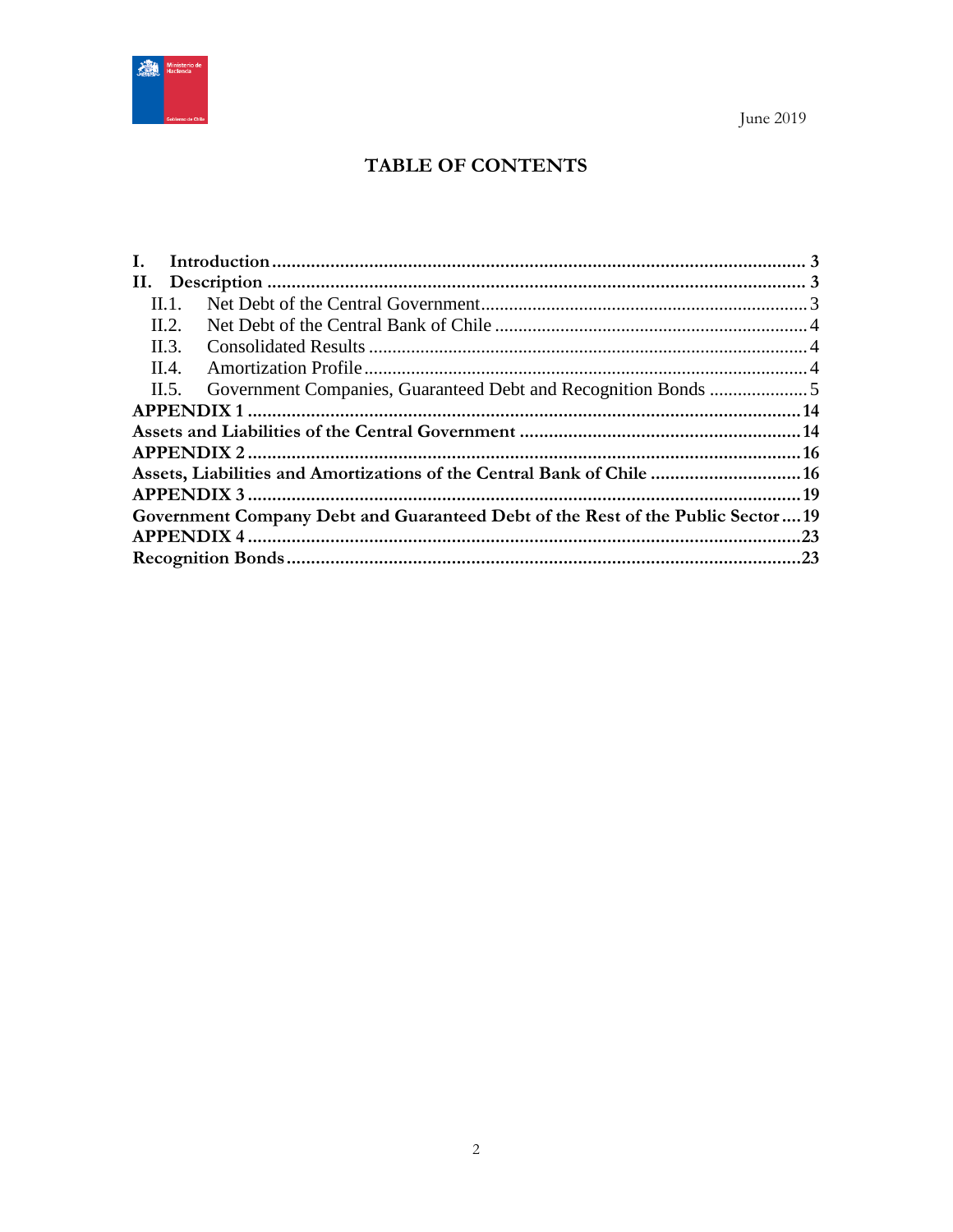

## <span id="page-2-0"></span>**I. Introduction**

This report provides a systematized view of the statistics on assets and liabilities of the Central Government, the Central Bank and Government Companies. The figures correspond to the 12 months of each year from 2006 to 2018, including also the first six months of 2019 until June 30th. The historical series are available from 1991 in an excel spread-sheet published on the institutional web page of the Ministry of Finance (http://www.hacienda.cl/english/public-debt-office.html).

This information is the result of a joint effort of different institutions. For the Central Government, the sources are the General Comptroller of the Republic (CGR), the Treasury Service (TS) and the Budget Office (Dipres). The Central Bank has collaborated closely with the Ministry of Finance in providing figures on its financial assets and liabilities in the format required for this report. As of 2002, the Central Bank began to include in the notes to its balance sheets the details necessary to reconstruct the figures that are presented in this report. The information on government companies was obtained from the audited financial statements, while data on guaranteed debt of the rest of the public sector was provided by the Treasury Service. Statistics on recognition bonds were provided by the Social Security Institute (in Spanish, IPS), ex Social Security Normalization Institute (in Spanish, INP).

The study considers the methodological change of GDP accounting, and the last GDP data available with its 2013 reference. In this sense, the figures –as a percentage of GDP- not necessarily fit with former reports. At the same time, Central Bank data as of June 2019 is provisory.

#### <span id="page-2-1"></span>**II. Description**

#### <span id="page-2-2"></span>**II.1. Net Debt of the Central Government**

At June 2019, gross debt of the Central Government totaled Ps 54,416,809 million, equal to 26.8% of GDP, a nominal increase of Ps. 3,546,349 million compared to December 2018. Investments in financial assets totaled Ps. 40,658,425 million in the same period, equal to 20.8% of GDP, 0.9% higher compared to December 2018.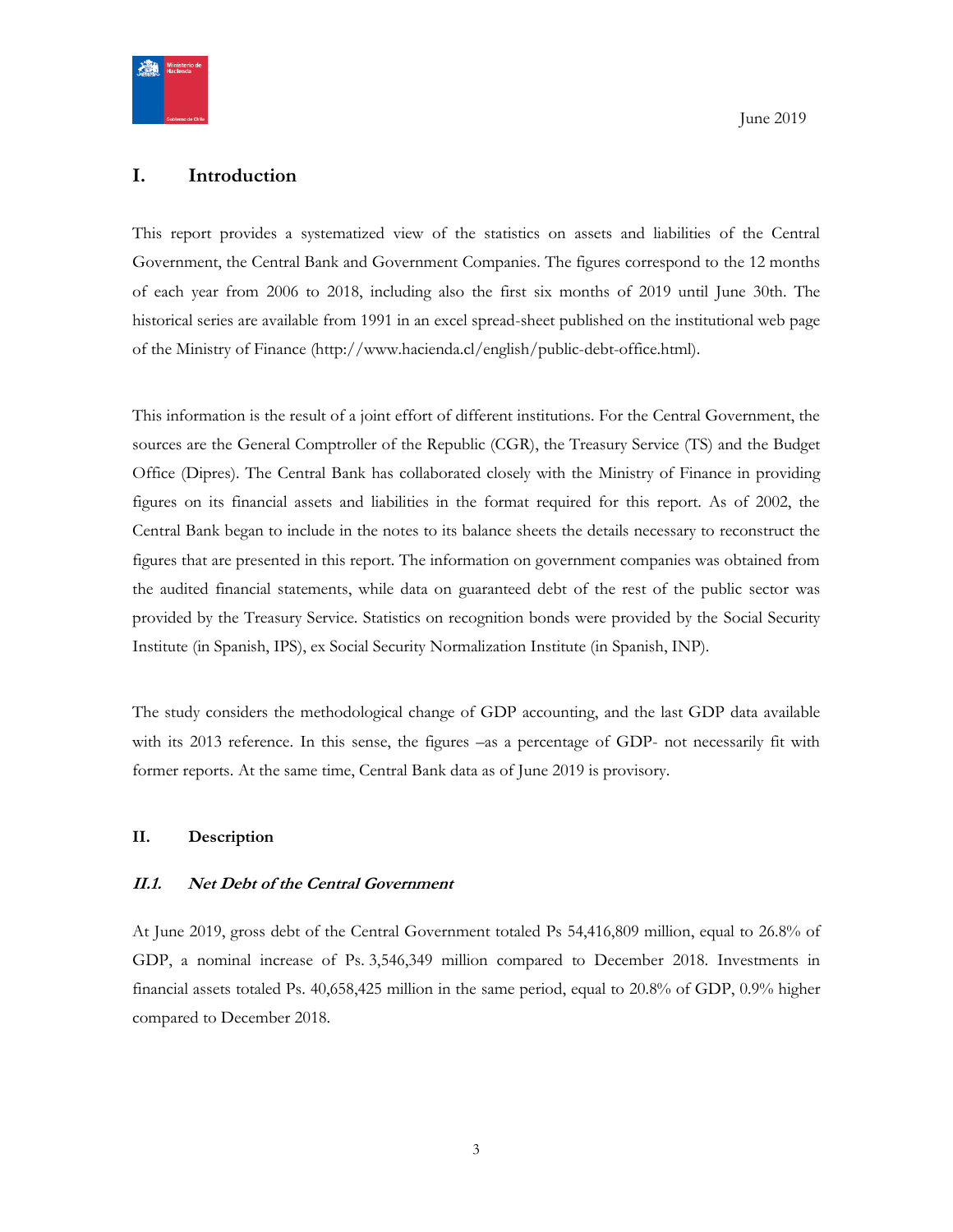

The increase of financial liabilities and the decrease in financial assets (as a percentage of GDP), resulted in a net debt position of the Central Government by Ps. 11,758,383 million, reaching 6.0% of GDP as of June 2019, in comparison to 5.7% of December 2018.

### <span id="page-3-0"></span>**II.2. Net Debt of the Central Bank of Chile**

The Central Bank of Chile liabilities as of June 2019 were equal to 9.3% of GDP, 1.3 percentage points less than December 2018. Central Bank assets were equal to 13.9% of GDP, which represents a decrease of 0.8 percentage points in comparison to December 2018.

The Central Bank recorded net liabilities of -Ps. 9,075,113, equal to a -4.6% of GDP, lower than the - 4.1% of GDP recorded in December 2018.

#### <span id="page-3-1"></span>**II.3. Consolidated Results**

The consolidated gross debt of the Central Government and the Central Bank of Chile was equal to 35.7% of GDP as of June 2019, 0.2 percentage points lower than it was at the end of 2018. The consolidated net debtor position was equal to 1.4% of GDP, with a decrease of net debtor position by Ps. 308,087 million compared to the end of 2018.

#### <span id="page-3-2"></span>**II.4. Amortization Profile**

The amortizations of consolidated debt of the Central Government and Central Bank present a regular path until 2024. The remaining payments for 2019 are of Ps. 6,810,936, 103.13% corresponding to Central Bank obligations. From 2020 to 2024, amortization will average Ps. 3.915.391 million per year, with Central Bank debt accounting for 32.3% of the total. Debt maturing from 2025 and after should average Ps. 1,558,240 million per year, with 95.4% corresponding to Central Government debt, and 4.6% to Central Bank debt.

Amortizations for 2020-2024 according denomination and maturity show that 89.7% of debt corresponds to local currency debt and local inflation-indexed currency and that 10.3% to dollar denominated debt. For years after 2024, 44.5% of amortizations correspond to local inflation-indexed currency, 34.5% to local currency and 21.0% to dollars.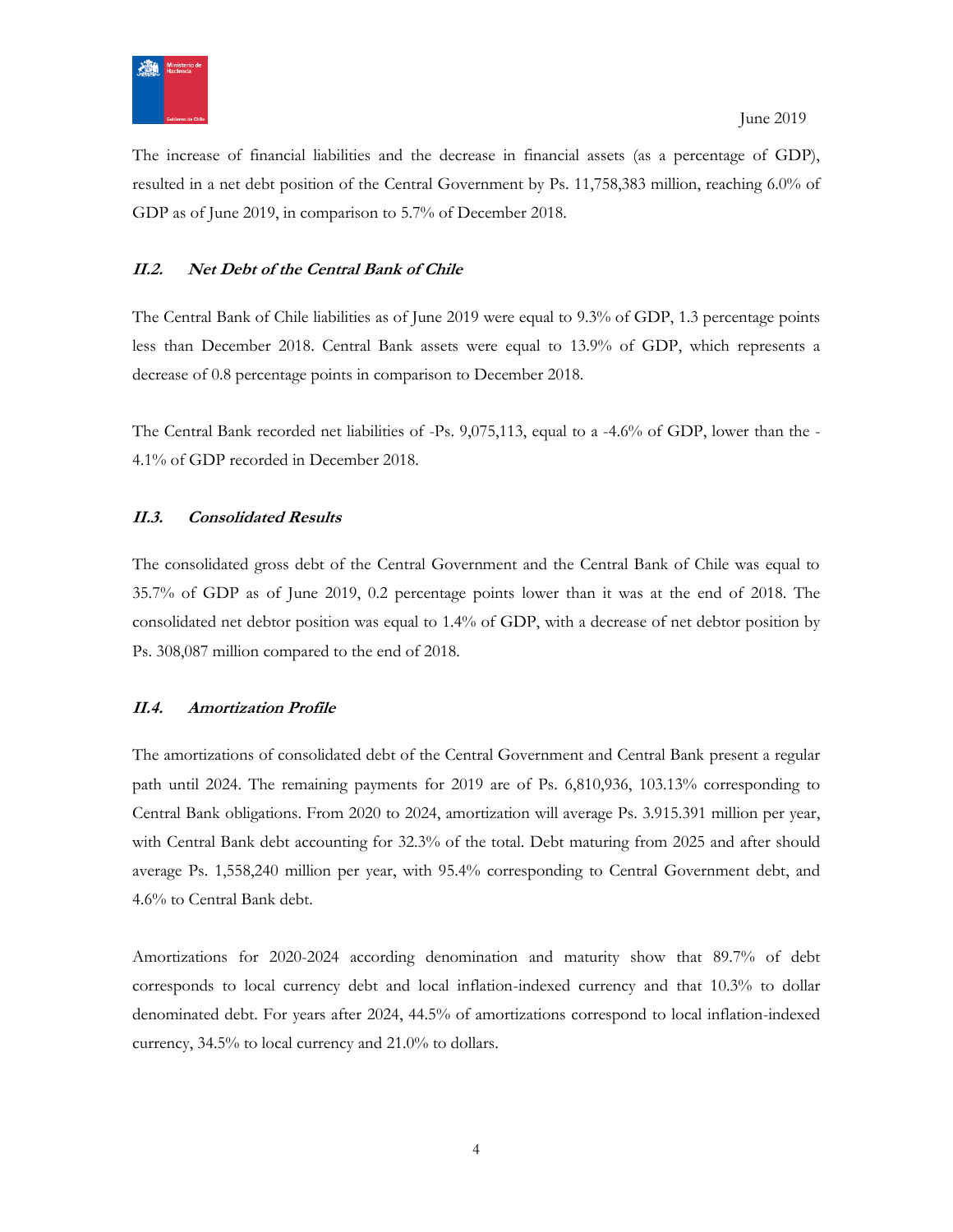

## <span id="page-4-0"></span>**II.5. Government Companies, Guaranteed Debt and Recognition Bonds**

This report includes complementary information on the financial assets and liabilities of government companies, and on the stock of outstanding recognition bonds. These liabilities, assets and debt are different in nature from what is considered public debt, and in keeping with standard international practices, they are presented separately and are not consolidated with the statistics on the Central Government and Central Bank. In this manner, it supplements and enriches the available information without distorting it and facilitates international comparisons related to public indebtedness.

When debt indicators are relatively low, which is the case for a great majority of government companies, their indebtedness consists of liabilities that have been assumed based on the capital of each corporation. These liabilities are backed by investment projects under way that must be financed by future operating revenues without compromising public credit, except for debt under government guarantee, which is identified separately.

As of June 2019 gross debt of the Government Companies was equal to 8.8% of GDP (Ps. 17,101,184 million), which represents a decrease by Ps. 560,576 million in comparison to December 2018. At the same time, financial assets decreased Ps. 804.478 million, reaching 0.6% of GDP. The net debt of these companies was equal to 8.2% of GDP.

In exceptional cases, when financial assets were not enough to guarantee the debt of government companies at a reasonable cost, the government has stepped in to guarantee part of the debt. As of June 2019, total guaranteed debt reached 1.8% of GDP, totally corresponding to local guaranteed debt (32.3% pertaining to Empresa de Ferrocarriles del Estado (the National Railroad Company) and 14.0% to Metro (the National Subway Company)). Other important component of Guaranteed debt is the Superior Education funding, authorized by law (Law number 20,027), which amounts Ps. 1,797,320 million, equivalent to 52.1% of total Local Guaranteed debt. Regarding the total Guaranteed debt, 100% of this debt was issued locally.

Finally, recognition bonds represent a government liability owed to affiliates of the old pension system who changed to the new pension fund system (AFPs). Although this liability is of a different nature, future payments will be required and must be considered. As of June 2019 the stock of recognition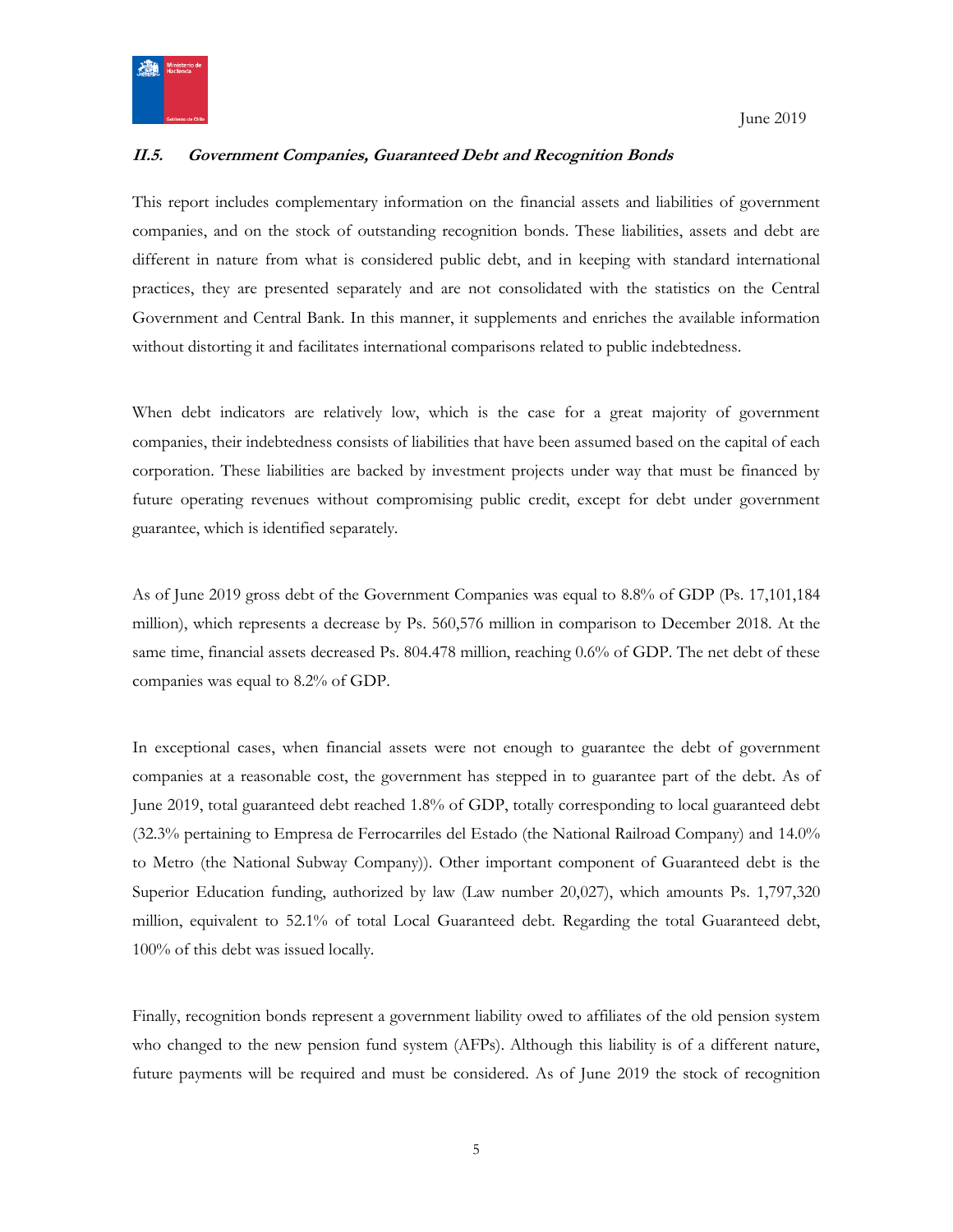

June 2019

bonds was equal to 0.6% of the GDP, in line with the downward trend begun in 1985 that is projected to continue over the coming years (see Appendix 4).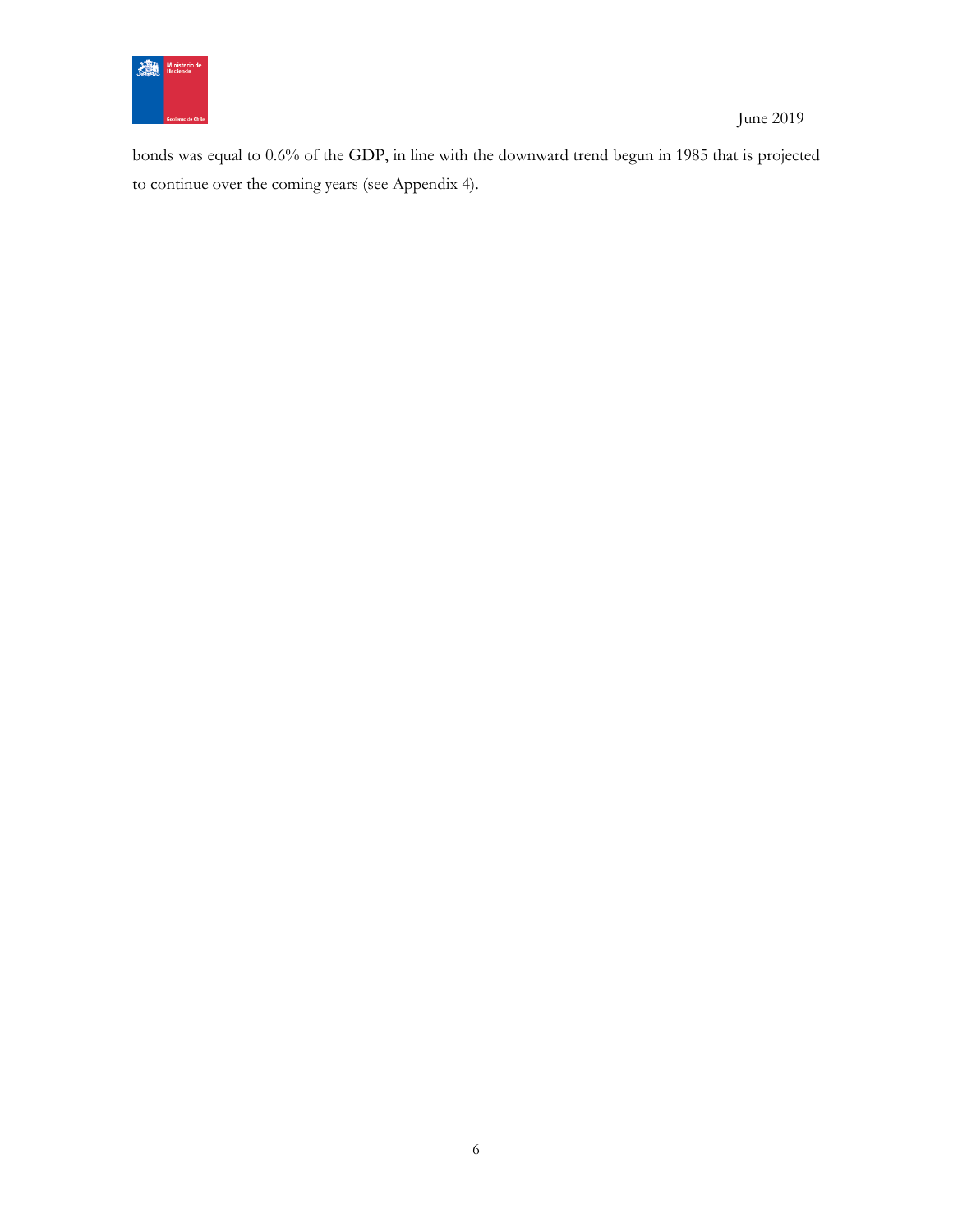

#### June 2019

#### **Assets and Liabilities of the Central Government**

**In millions at the end of each period**

|                                                                                            | 2008                    | 2009          | 2010         | 2011           | 2012           | 2013         | 2014         | 2015           | 2016       | 2017       | 2018           | jun-19       |
|--------------------------------------------------------------------------------------------|-------------------------|---------------|--------------|----------------|----------------|--------------|--------------|----------------|------------|------------|----------------|--------------|
| 1. Liabilities in pesos                                                                    | 2.768.095               | 4.337.895     | 7.889.100    | 11.200.998     | 13.015.967     | 15.285.636   | 18.681.365   | 22.523.188     | 29.317.723 | 34.965.837 | 39.186.492     | 42.615.181   |
| 1.1. Government Promissory Notes with the Central Bank                                     | $\Omega$                | $\theta$      | $\theta$     | $\overline{0}$ | $\overline{0}$ | $\theta$     | $\theta$     | $\overline{0}$ | $\theta$   | $\theta$   | $\theta$       | $\Omega$     |
| 1.2. Foreign Debt                                                                          | $\Omega$                | $\Omega$      | 272.295      | 434.345        | 434.345        | 434.345      | 434.345      | 464.148        | 434.345    | 434.345    | 434.345        | 380.481      |
| 1.3. Others $(a)$                                                                          | 2.768.095               | 4.337.895     | 7.616.805    | 10.766.653     | 12.581.622     | 14.851.291   | 18,247,020   | 22.059.040     | 28.883.378 | 34.531.492 | 38.752.147     | 42.234.700   |
| 2. Assets in pesos                                                                         | 5.333.181               | 5.850.344     | 6.885.997    | 9.406.367      | 9.298.488      | 9.000.392    | 9.151.137    | 10.782.887     | 12.236.988 | 13.072.668 | 14.483.242     | 16.870.563   |
| 2.1 Assets in pesos not including gov't-owned companies (b)                                | 5.210.214               | 5.736.367     | 6.884.775    | 9.406.293      | 9.298.488      | 9.000.392    | 9.151.137    | 10.778.887     | 12.236.988 | 13.072.668 | 14.483.242     | 16.870.563   |
| 2.1.1 Deposits in the Central Bank                                                         | 32                      | 17.199        | 69.091       | 125.981        | 158,330        | 200.952      | 1.117.977    | 296.689        | 463.976    | $\theta$   | $\theta$       | $\Omega$     |
| 2.1.2 Central Bank Notes                                                                   | 144.664                 | 129.185       | 135.776      | 444.858        | 474.927        | 444.216      | 58.381       | 10.365         | 395.200    | 437.030    | 363.230        | 516.617      |
| 2.1.3 Others $(c)$                                                                         | 5.065.518               | 5.589.983     | 6.679.908    | 8.835.454      | 8.665.232      | 8.355.224    | 7.974.780    | 10.471.833     | 11.377.812 | 12.635.638 | 14.120.013     | 16.353.946   |
| 2.2 Financial debt of gov't companies owed to the government                               | 122.967                 | 113,977       | 1.223        | 74             | $\overline{0}$ | $\theta$     | $\Omega$     | 4.000          | $\Omega$   | $\Omega$   | $\Omega$       |              |
| 3. Net liabilities in pesos: $(1) - (2)$                                                   | $-2.565.086$            | $-1.512.449$  | 1.003.103    | 1.794.631      | 3.717.479      | 6.285.244    | 9.530.228    | 11.740.301     | 17.080.735 | 21.893.169 | 24,703,249     | 25.744.618   |
| 4. Liabilities in dollars                                                                  | 2.935                   | 2.530         | 3.514        | 4.448          | 5.227          | 4.330        | 5.829        | 7.121          | 9.430      | 12.101     | 13.920         | 14.417       |
| 4.1 Government promissory notes with the Central Bank (c)                                  | $\Omega$                | $\theta$      | $\theta$     | $\overline{0}$ | $\theta$       | $\theta$     | $\theta$     | $\theta$       | $\theta$   | $\theta$   | $\theta$       | $\Omega$     |
| 4.2 Foreign debt                                                                           | 2.935                   | 2.530         | 3.514        | 4.448          | 5.227          | 4.330        | 5.829        | 7.121          | 9.430      | 12.101     | 13.920         | 14.417       |
| 5. Assets in dollars (d)                                                                   | 27.602                  | 19.633        | 22.307       | 27.920         | 31.382         | 31.133       | 32.162       | 31.477         | 32.637     | 34.800     | 33.800         | 34.989       |
| 5.1 Central Bank deposits                                                                  | 128                     | 453           | 529          | 1.284          | 978            | 214          | 179          | 174            | 474        | 517        | 1.250          | 428          |
| 5.2 Central Bank notes                                                                     | $\Omega$                | $\theta$      | $\theta$     | $\Omega$       | $\overline{0}$ | $\theta$     | $\theta$     | $\theta$       | $\theta$   | $\theta$   | $\overline{0}$ | $\Omega$     |
| 5.3 Others $(d)$                                                                           | 27.474                  | 19.180        | 21.778       | 26.636         | 30.404         | 30.919       | 31.983       | 31.303         | 32.163     | 34.283     | 32.550         | 34.561       |
| 6. Net liabilities in dollars: (4) -(5)                                                    | $-24.667$               | $-17.103$     | $-18.793$    | $-23.473$      | $-26.155$      | $-26.803$    | $-26.333$    | $-24.356$      | $-23.207$  | $-22.699$  | $-19.880$      | $-20.572$    |
| 7. Total Gross Financial Debt: $(1) + (4)$                                                 | 4.614.497               | 5.619.223     | 9.535.014    | 13.520.205     | 15.517.618     | 17.553.695   | 22.221.911   | 27.560.190     | 35.610.201 | 42.410.915 | 48.870.460     | 52.416.809   |
| 8. Total Financial Assets: $(2) + (5)$                                                     | 22.697.951              | 15.793.129    | 17.333.908   | 23.965.755     | 24.317.827     | 25.306.676   | 28.685.723   | 33.047.936     | 34.015.524 | 34.482.435 | 37.997.313     | 40.658.425   |
| 9. Total Net Financial Liabilities: (7) - (8)                                              | $-18.083.453$           | $-10.173.906$ | $-7.798.894$ | $-10.445.550$  | $-8.800.209$   | $-7.752.981$ | $-6.463.812$ | $-5.487.747$   | 1.594.677  | 7.928.480  | 10.873.146     | 11.758.383   |
| <b>EXCHANGE RATE EFFECT:</b>                                                               |                         |               |              |                |                |              |              |                |            |            |                |              |
| 10. Total Gross Financial Debt with Constant Exchange Rate <sup>(h)</sup> :                | 4.312.727               | 5.669.471     | 9.738.553    | 13.541.687     | 15.766.895     | 17.564.651   | 21.749.221   | 26.270.924     | 34.280.585 | 41.334.730 | 46.512.421     | 50.202.770   |
| 11. Total Financial Assets with Constant Exchange Rate <sup>(h)</sup> :                    | 19.859.901              | 16.183.042    | 18.625.927   | 24.100.611     | 25.814.426     | 25.385.443   | 26.077.703   | 27.348.998     | 29.413.666 | 31.387.655 | 32.271.654     | 35.285.110   |
| 12. Total Net Financial Liabilities with Constant Exchange Rate <sup>(h)</sup> : (10)-(11) | $-15.547.174$<br>$\sim$ | 10.513.571    | 8.887.375    | 10.558.924     | 10.047.531     | 7.820.792    | 4.328.482    | 1.078.074      | 4.866.919  | 9.947.075  | 14.240.766     | 14.917.660   |
| 13. Exchange Rate Effect on Total Gross Financial Debt (7) - (10)                          | $301.771 -$             | 50.248        | 203.538      | 21.482         | 249.277 -      | 10.956       | 472.691      | 1.289.266      | 1.329.616  | 1.076.185  | 2.358.039      | 2.214.038    |
| 14. Exchange Rate Effect on Total Financial Assets (8) - (11)                              | 2.838.050               | 389.913       | 1.292.019    | 134.856        | 1.496.599 -    | 78.767       | 2.608.021    | 5.698.938      | 4.601.858  | 3.094.780  | 5.725.659      | 5.373.315    |
| 15. Exchange Rate Effect on Total Net Financial Liabilities: (9) - (12)                    | 2.536.279               | 339.665       | 1.088.481    | 113.374        | 1.247.322      | 67.811       | 2.135.330    | 4.409.673      | 3.272.242  | 2.018.595  | $-3.367.620$   | $-3.159.277$ |

(a) Includes Corfo Debt and Treasury Bonds.

(b) Excludes receivables due from the government under the old system.

(c) Includes local currency, cash equivalents, loans and placements.

(d) Includes the Economic and Social Stabilization Fund, the Pension Reserve Fund, the Petroleum Stabilization fund, the Infrastructure Fund, and the central government investment fund in foreign currency.

(e) The figures as a percentage of GDP was calculated considering the methodology change of Central Bank for GDP calculus, since 2003.

(f) The figures as a percentage of GDP was calculated considering the National Accounts methodology exchange of Central Bank.

(g) Exchange rate corresponds to March 2010 . Exchange Rate effect is the difference between the items calculated with current rate of exchange and the same calculated with constant rate of exchange (March 2010).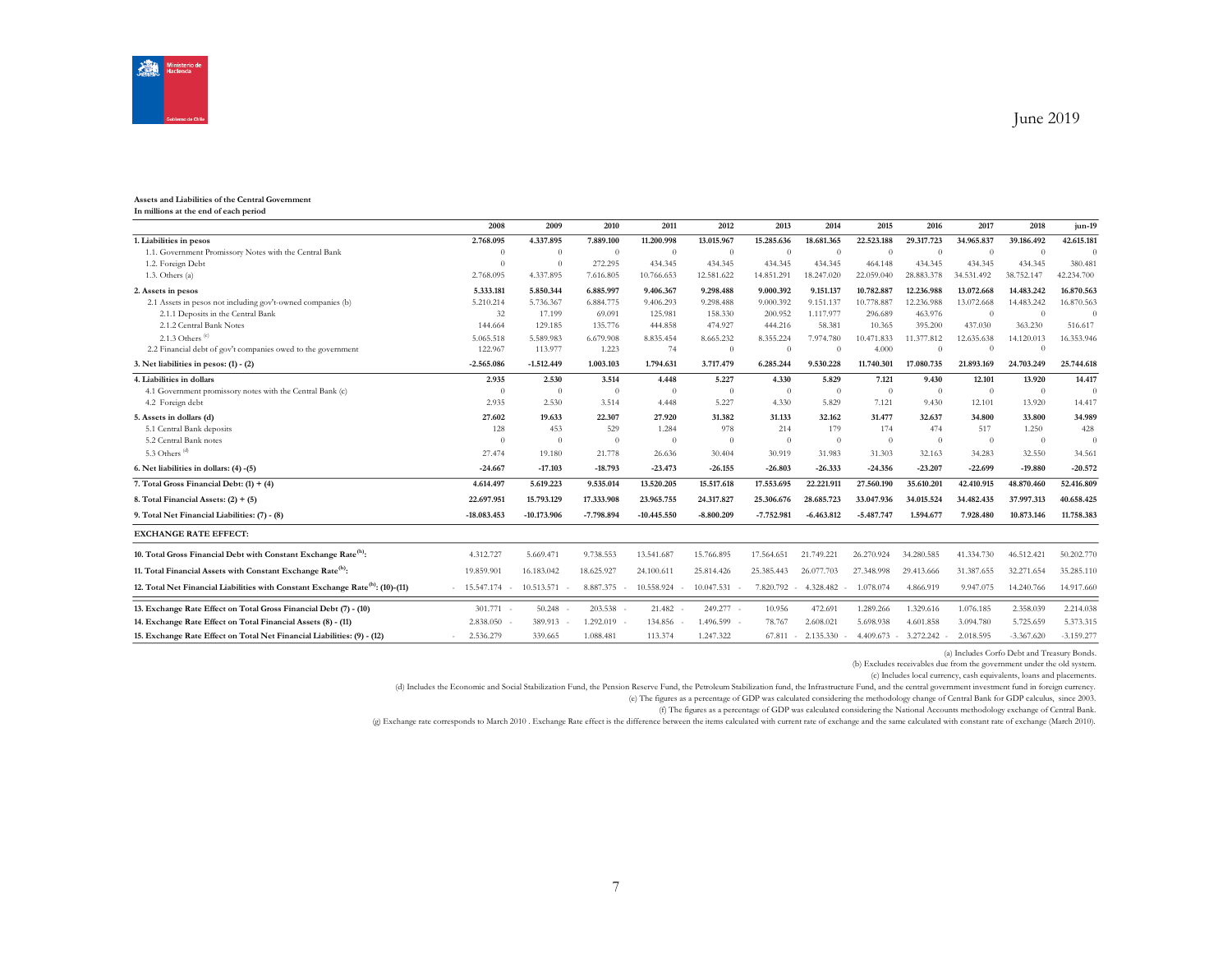

#### **Assets and Liabilities of the Central Government % GDP**

|                                                                                            | 2008     | 2009     | 2010    | 2011     | 2012    | 2013     | 2014     | 2015     | 2016    | 2017    | 2018    | jun-19  |
|--------------------------------------------------------------------------------------------|----------|----------|---------|----------|---------|----------|----------|----------|---------|---------|---------|---------|
| 1. Liabilities in pesos                                                                    | 2,9%     | 4,5%     | 7,1%    | 9,2%     | 10,0%   | 11,1%    | 12,6%    | 14,1%    | 17,3%   | 19,4%   | 20,5%   | 21,8%   |
| 1.1. Government Promissory Notes with the Central Bank                                     | 0,0%     | 0,0%     | $0.0\%$ | 0,0%     | 0.0%    | 0.0%     | $0.0\%$  | $0.0\%$  | $0.0\%$ | $0.0\%$ | $0.0\%$ | $0.0\%$ |
| 1.2. Foreign Debt                                                                          | 0,0%     | 0,0%     | 0,2%    | 0,4%     | 0,3%    | 0,3%     | 0,3%     | 0,3%     | 0,3%    | 0,2%    | 0,2%    | 0,2%    |
| 1.3. Others $(a)$                                                                          | 2.9%     | 4,5%     | 6,8%    | 8,8%     | 9.7%    | 10,8%    | 12,3%    | 13,8%    | 17.0%   | 19,2%   | 20,3%   | 21,6%   |
| 2. Assets in pesos                                                                         | 5,7%     | 6,1%     | 6,2%    | 7,7%     | 7,2%    | 6,5%     | 6,2%     | 6,8%     | 7.2%    | 7.3%    | 7,6%    | 8,6%    |
| 2.1 Assets in pesos not including gov't-owned companies (b)                                | 5,6%     | 5,9%     | 6,2%    | 7,7%     | 7,2%    | 6,5%     | 6,2%     | 6,8%     | 7,2%    | 7,3%    | 7,6%    | 8,6%    |
| 2.1.1 Deposits in the Central Bank                                                         | 0,0%     | 0,0%     | 0,1%    | 0,1%     | 0,1%    | 0,1%     | 0.8%     | 0,2%     | 0,3%    | $0.0\%$ | $0.0\%$ | 0.0%    |
| 2.1.2 Central Bank Notes                                                                   | 0,2%     | 0,1%     | 0,1%    | 0,4%     | 0,4%    | 0,3%     | $0.0\%$  | $0.0\%$  | 0,2%    | 0,2%    | 0,2%    | 0,3%    |
| 2.1.3 Others $(6)$                                                                         | 5,4%     | 5,8%     | 6,0%    | 7,2%     | 6,7%    | 6,1%     | 5,4%     | 6,6%     | 6,7%    | 7,0%    | 7,4%    | 8,4%    |
| 2.2 Financial Debt of Gov't Companies Owed to the Government                               | 0,1%     | 0,1%     | $0.0\%$ | $0.0\%$  | 0.0%    | 0.0%     | $0.0\%$  | $0.0\%$  | $0.0\%$ | $0.0\%$ | $0.0\%$ | $0.0\%$ |
| 3. Net liabilities in pesos: $(1) - (2)$                                                   | $-2,7%$  | $-1,6%$  | 0,9%    | 1,5%     | 2,9%    | 4,6%     | 6,4%     | 7,4%     | 10,1%   | 12,1%   | 12,9%   | 13,2%   |
| 4. Liabilities in dollars                                                                  | 2,0%     | 1,3%     | 1,5%    | 1,9%     | 1,9%    | 1,6%     | 2,4%     | 3,2%     | 3,7%    | 4,1%    | 5,1%    | 5,0%    |
| 4.1 Government promissory notes with the Central Bank                                      | 0,0%     | 0,0%     | $0.0\%$ | 0,0%     | 0.0%    | $0.0\%$  | $0.0\%$  | $0.0\%$  | $0.0\%$ | $0.0\%$ | $0.0\%$ | $0.0\%$ |
| 4.2 Foreign debt                                                                           | 2,0%     | 1,3%     | 1,5%    | 1,9%     | 1,9%    | 1,6%     | 2,4%     | 3,2%     | 3,7%    | 4,1%    | 5,1%    | 5,0%    |
| 5. Assets in dollars (d)                                                                   | 18,5%    | 10,3%    | 9,4%    | 11,9%    | 11,6%   | 11,8%    | 13,1%    | 14,0%    | 12,9%   | 11,9%   | 12,3%   | 12,2%   |
| 5.1 Central Bank deposits                                                                  | 0,1%     | 0,2%     | 0,2%    | 0,5%     | 0,4%    | 0,1%     | 0,1%     | 0,1%     | 0,2%    | 0,2%    | 0,5%    | 0,1%    |
| 5.2 Central Bank notes                                                                     | $0.0\%$  | 0.0%     | $0.0\%$ | $0.0\%$  | 0.0%    | 0.0%     | $0.0\%$  | $0.0\%$  | $0.0\%$ | $0.0\%$ | 0.0%    | $0.0\%$ |
| 5.3 Others <sup>(d)</sup>                                                                  | 18,4%    | 10,0%    | 9,1%    | 11,4%    | 11,2%   | 11,7%    | 13,1%    | 13,9%    | 12,7%   | 11,7%   | 11,8%   | 12,0%   |
| 6. Net liabilities in dollars: (4) -(5)                                                    | $-16,5%$ | $-9,0%$  | $-7,9%$ | $-10,0%$ | $-9,6%$ | $-10,2%$ | $-10,8%$ | $-10,8%$ | $-9,1%$ | $-7,7%$ | $-7,2%$ | $-7,2%$ |
| 7. Gross Financial Debt: $(1) + (4)$                                                       | 4,9%     | 5,8%     | 8,6%    | 11,1%    | 11,9%   | 12,7%    | 15,0%    | 17,3%    | 21,0%   | 23,5%   | 25,6%   | 26,8%   |
| 8. Total Financial Assets: $(2) + (5)$                                                     | 24,2%    | 16,3%    | 15,5%   | 19,6%    | 18,7%   | 18,4%    | 19,3%    | 20,7%    | 20,1%   | 19,1%   | 19,9%   | 20,8%   |
| 9. Total Net Financial Liabilities: (7) - (8)                                              | $-19,3%$ | $-10,5%$ | $-7,0%$ | $-8,6%$  | $-6,8%$ | $-5,6%$  | $-4,3%$  | $-3,4%$  | 0,9%    | 4,4%    | 5,7%    | 6,0%    |
| <b>EXCHANGE RATE EFFECT:</b>                                                               |          |          |         |          |         |          |          |          |         |         |         |         |
| 10. Total Gross Financial Debt with Constant Exchange Rate <sup>(h)</sup> :                | 4,6%     | 5,9%     | 8,7%    | 11,1%    | 12,1%   | 12,7%    | 14,6%    | 16,5%    | 20,2%   | 22,9%   | 24,3%   | 25,7%   |
| 11. Total Financial Assets with Constant Exchange Rate <sup>(h)</sup> :                    | 21,2%    | 16,7%    | 16,7%   | 19,8%    | 19,9%   | 18,4%    | 17,5%    | 17,1%    | 17,4%   | 17,4%   | 16,9%   | 18,1%   |
| 12. Total Net Financial Liabilities with Constant Exchange Rate <sup>(h)</sup> : (10)-(11) | $-16,6%$ | $-10,9%$ | $-8,0%$ | $-8,7%$  | $-7,7%$ | $-5,7%$  | $-2,9%$  | $-0,7%$  | 2,9%    | 5,5%    | 7,4%    | 7,6%    |
| 13. Exchange Rate Effect on Total Gross Financial Debt (7) - (10)                          | 0.3%     | $-0.1\%$ | $-0,2%$ | 0,0%     | $-0,2%$ | 0.0%     | 0,3%     | 0.8%     | 0.8%    | 0,6%    | 1,2%    | 1,1%    |
| 14. Exchange Rate Effect on Total Financial Assets (8) - (11)                              | 3,0%     | $-0,4%$  | $-1,2%$ | $-0.1\%$ | $-1,2%$ | $-0.1%$  | 1,8%     | 3,6%     | 2,7%    | 1,7%    | 3,0%    | 2,8%    |
| 15. Exchange Rate Effect on Total Net Financial Liabilities: (9) - (12)                    | $-2,7%$  | 0.4%     | 1,0%    | 0.1%     | 1.0%    | 0.0%     | $-1,4%$  | $-2,8%$  | $-1,9%$ | $-1.1%$ | $-1.8%$ | $-1,6%$ |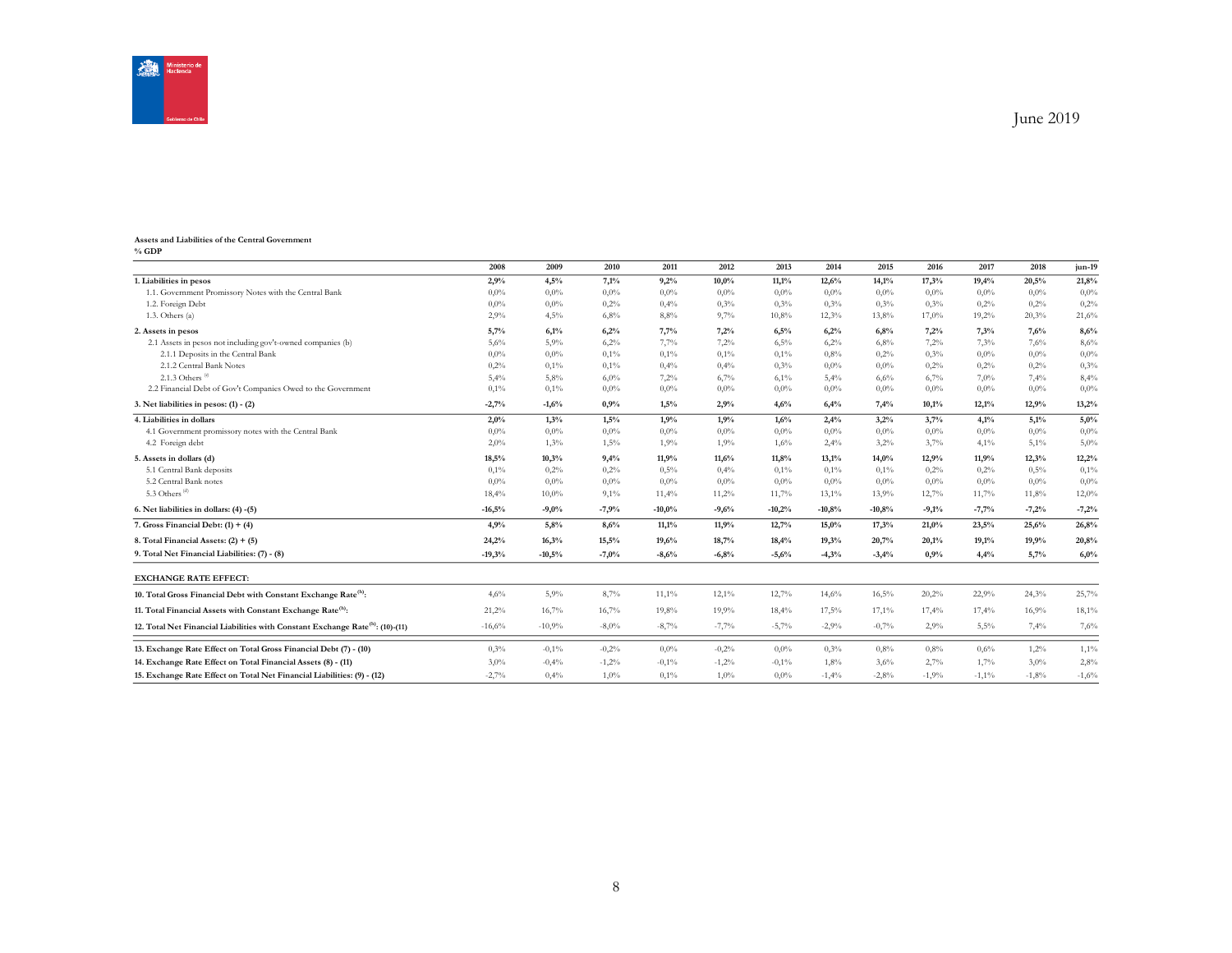

#### **Assets and Liabilities of the Chilean Central Bank In millions at the end of each period**

|                |                                                                                                     |          | 2008         | 2009              | 2010       | 2011         | 2012         | 2013         | 2014                | 2015         | 2016         | 2017                | 2018       | jun-19       |
|----------------|-----------------------------------------------------------------------------------------------------|----------|--------------|-------------------|------------|--------------|--------------|--------------|---------------------|--------------|--------------|---------------------|------------|--------------|
| 1. Liabilities |                                                                                                     | MM Ps.   | 12.574.874   | 14.914.818        | 12.362.690 | 20,604.170   | 19.749.320   | 18.592.976   | 20.193.733          | 20.336.735   | 21.032.035   | 18.953.410          | 20.178.583 | 18.163.618   |
|                | 1.1 Central Bank Issues (a)                                                                         | MM Ps.   | 10.616.950   | 11.579.172        | 8.915.698  | 13.186.136   | 12.905.055   | 13.033.022   | 12.908.185          | 13.494.386   | 15.114.142   | 14.836.684          | 13.884.907 | 15.268.323   |
|                | 1.1.1 Nominal                                                                                       | MM Ps.   | 3.382.354    | 5.543.261         | 3.995.107  | 4.517.959    | 3.905.683    | 5.005.942    | 4.537.104           | 5.053.318    | 8.243.767    | 8.769.976           | 9.528.919  | 10.899.971   |
|                | 1.1.2 Indexed (UF)                                                                                  | MM Ps.   | 7.231.720    | 6.035.911         | 4.920.591  | 8.668.177    | 8.999.371    | 8.027.080    | 8.371.081           | 8.441.068    | 6.870.376    | 6.066.708           | 4.355.988  | 4.368.352    |
|                | 1.1.3 Indexed to the exch. rate and in US\$(b)                                                      | MM Ps.   | $\Omega$     | $\Omega$          | $\Omega$   | $\Omega$     | $\Omega$     | $\Omega$     | $\Omega$            | $\Omega$     | $\Omega$     | $\Omega$            | $\Omega$   | $\theta$     |
|                | $1.1.4$ Others $(c)$                                                                                |          | $\Omega$     | $\Omega$          | $\theta$   |              | $\theta$     | $\Omega$     | $\Omega$            | $\Omega$     | $\Omega$     |                     | $\Omega$   | $\Omega$     |
|                | 1.2 Government deposits                                                                             | MM Ps.   | 80.772       | 246.732           | 316.827    | 795.640      | 626.202      | 313.057      | 1.226.599           | 419.683      | 780.412      | 317,898             | 869.433    | 291.019      |
|                | 1.2.1 Domestic currency                                                                             | MM Ps.   | 32           | 17.199            | 69,091     | 125.981      | 158.330      | 200.952      | 1.117.977           | 296.689      | 463.976      | $\Omega$            | $\theta$   | $\sqrt{ }$   |
|                | 1.2.2. Foreign currency                                                                             | MM US\$  | 128          | 453               | 529        | 1.284        | 978          | 214          | 179                 | 174          | 474          | 517                 | 1.250      | 428          |
|                | $1.3$ Others (d)                                                                                    | MM Ps.   | 1.877.152    | 3.088.914         | 3.130.164  | 6.622.394    | 6.218.063    | 5.246.896    | 6.058.949           | 6.422.667    | 5.137.481    | 3.798.829           | 5.424.243  | 2.604.275    |
|                | 2. Assets wi/o subordinated debt                                                                    | MM Ps.   | 15.691.756   | 16.340.093        | 13.174.188 | 22.982.333   | 21.169.733   | 21.669.897   | 24.744.603          | 27.530.130   | 27.211.437   | 24.418.382          | 28.060.372 | 27.238.731   |
|                | 2.1 International reserves                                                                          | MM US\$  | 23.162       | 25.373            | 27.864     | 41.979       | 41.649       | 41.094       | 40.447              | 38.643       | 40.494       | 38.983              | 39.861     | 39.516       |
|                | 2.2 Government promissory notes                                                                     | MM Ps.   | $\Omega$     | $\Omega$          | $\Omega$   |              | $\theta$     | $\theta$     | $\theta$            | $\Omega$     | $\Omega$     | $\Omega$            | $\Omega$   | $\theta$     |
|                | 2.2.1 Domestic currency                                                                             | MM Ps.   | $\Omega$     | $\Omega$          | $\Omega$   |              | $\Omega$     | $\Omega$     | $\Omega$            | $\Omega$     | $\Omega$     | $\Omega$            |            | $\sqrt{ }$   |
|                | 2.2.2. Foreign currency                                                                             | MM US\$  | $\Omega$     |                   | $\Omega$   |              | $\Omega$     | $\Omega$     | $\Omega$            | $\Omega$     | $\Omega$     |                     | $\Omega$   | $\Omega$     |
|                | 2.3 Others (e)                                                                                      | MM Ps.   | 1.120.121    | 3.490.684         | 123.651    | 1.091.790    | 1.236.299    | 146.676      | 177.943             | 196.702      | 190.430      | 435.490             | 329.733    | 373.183      |
|                | 3. Total net liability wi/o subordinated debt: (1) - (2)                                            | MM Ps.   | $-3.116.882$ | $-1.425.276$      | $-811.498$ | $-2.378.163$ | $-1.420.413$ | $-3.076.921$ | -4.550.870          | -7.193.395   | $-6.179.401$ | $-5.464.972$        | -7.881.789 | $-9.075.113$ |
| Note:          |                                                                                                     |          |              |                   |            |              |              |              |                     |              |              |                     |            |              |
|                | Adjusted subordinated debt (f)                                                                      | MM Ps.   | 990.227      | 914.374           | 876.664    | 821.312      | 754.322      | 649.521      | 565.552             | 465.445      | 355,006      | 231.291             | 88.567     | $\theta$     |
|                | <b>EXCHANGE RATE EFFECT:</b>                                                                        |          |              |                   |            |              |              |              |                     |              |              |                     |            |              |
|                | 10. Total Gross Financial Debt with Constant Exchange Rate <sup>(h)</sup> :                         | Mill. \$ | 12.561.678   | 14.923.819        | 12.393.326 | 20.610.373   | 19.795.941   | 18.593.517   | 20.179.231          | 20.305.254   | 20.965.172   | 18.907.458          | 19.966.877 | 18,097,881   |
|                | 11. Activos Financieros Totales a Tipo Cambio Constante <sup>(g)</sup> :                            | Mill. \$ | 13.310.208   | 16.843.992        | 14.788.055 | 23.185.093   | 23.155.996   | 21.773.864   | 21.464.761          | 20.533.895   | 21.501.832   | 20.951.657          | 21.307.982 | 21.170.213   |
|                | 12. Total Net Financial Liabilities with Constant Exchange Rate <sup>(h)</sup> : (10)-(11) Mill. \$ |          | 748.530      | 1.920.173         | 2.394.730  | 2.574.720    | 3.360.055    | $-3.180.346$ | 1.285.530<br>$\sim$ | 228.641      | 536.660      | 2.044.199           | 1.341.105  | 3.072.333    |
|                | 13. Exchange Rate Effect on Total Gross Financial Debt (7) - (10)                                   | Mill. \$ | 13.196 -     | 9.001             | 30.636     | 6.203        | 46.621       | 542          | 14.502              | 31.481       | 66.864       | 45.952              | 211.706    | 65.737       |
|                | 14. Exchange Rate Effect on Total Financial Assets (8) - (11)                                       | Mill. \$ | 2.381.548    | 503.898<br>$\sim$ | 1.613.867  | 202.760      | 1.986.263    | 103.967      | 3.279.842           | 6.996.235    | 5.709.604    | 3.466.725           | 6.752.390  | 6.068.517    |
|                | 15. Exchange Rate Effect on Total Net Financial Liabilities: (9) - (12)                             | Mill. \$ | 2.368.352    | 494.897           | 1.583.232  | 196.557      | 1.939.642    | 103.425      | 3.265.340<br>$\sim$ | $-6.964.754$ | $-5.642.741$ | 3.420.773<br>$\sim$ | 6.540.684  | 6.002.781    |

(a) Includes PDBC, PRBC, BCP, BCU, BCD and others.

(b) Includes issues adjusted according to the observed dollar and the reference dollar, the latter expiring beginning in the year 2000.

(c) Corresponds to the premiums and discounts for the instruments when placed in the market. It is important to note that the total figure for "Central Bank Issues" through December

of each year includes the premiums and discounts when the issues were placed, which means that the separate figures also include them.

(d) Includes other deposits and obligations; plus other securities from other liability accounts; plas the purchase of dollars through net retropurchase agreements; plus other foreign liabilities, excepting DEG allowances.

(e) Includes: net domestic credit excluding government transfer payments and lines of credit from international organizations; plus contributions from international organizations;

plus other asset accounts excluding deferred losses, "interest and discounts received in advance for the sale of promissory notes", and investment in equities.

(f) Exchange rate corresponds to March 2010 . Exchange Rate effect is the difference between the items calculated with current rate of exchange and the same calculated with constant rate of exchange (March 2010).

(g) For quarterly report, the GDP corresponds to the sum of four last quarter amounts available.

p: preliminary figures

Source: Central Bank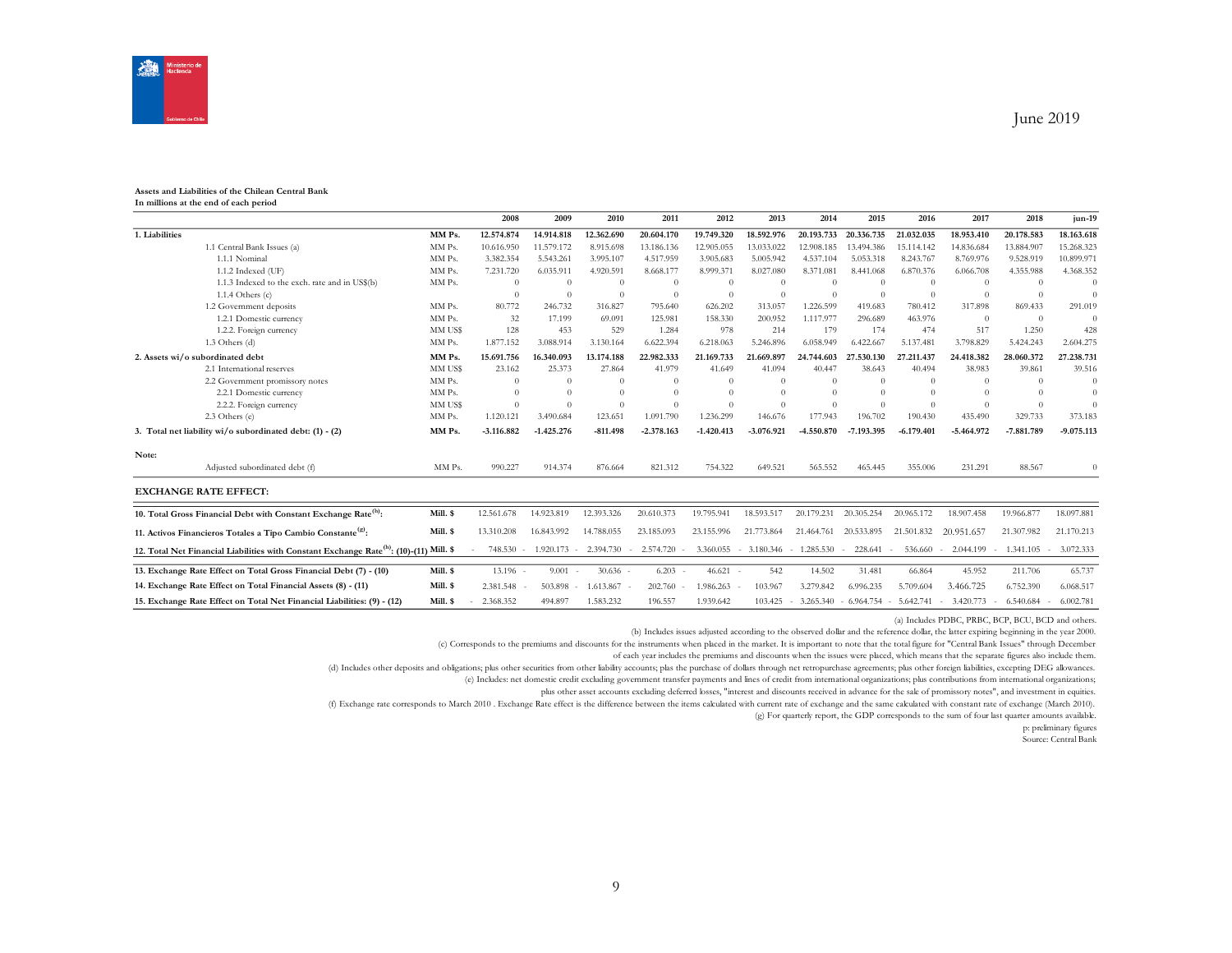

#### **Assets and Liabilities of the Chilean Central Bank As a % GDP**

|                                                                            | 2008    | 2009     | 2010     | 2011     | 2012    | 2013    | 2014    | 2015    | 2016     | 2017     | 2018    | jun-19   |
|----------------------------------------------------------------------------|---------|----------|----------|----------|---------|---------|---------|---------|----------|----------|---------|----------|
| 1. Liabilities                                                             | 13,4%   | 15,4%    | 11,1%    | 16,9%    | 15,2%   | 13,5%   | 13,6%   | 12,7%   | 12,4%    | 10,5%    | 10,6%   | 9,3%     |
| 1.1 Central Bank Issues (a)                                                | 11,3%   | 12,0%    | 8,0%     | 10,8%    | 9.9%    | 9,5%    | 8,7%    | 8,5%    | 8,9%     | 8,2%     | 7,3%    | 7,8%     |
| 1.1.1 Nominal                                                              | 3,6%    | 5,7%     | 3,6%     | 3,7%     | 3,0%    | 3,6%    | 3,1%    | 3,2%    | 4,9%     | 4,9%     | 5,0%    | 5,6%     |
| $1.1.2$ Indexed (UF)                                                       | 7,7%    | 6,2%     | 4,4%     | 7,1%     | 6,9%    | 5,8%    | 5,6%    | 5,3%    | 4,1%     | 3,4%     | 2,3%    | 2,2%     |
| 1.1.3 Dollar indexed (b)                                                   | 0,0%    | 0,0%     | 0,0%     | $0.0\%$  | $0,0\%$ | $0.0\%$ | $0.0\%$ | $0.0\%$ | 0,0%     | 0,0%     | $0.0\%$ | $0.0\%$  |
| $1.1.4$ Others (c)                                                         | $0.0\%$ | 0,0%     | 0.0%     | $0.0\%$  | $0.0\%$ | $0.0\%$ | $0.0\%$ | $0.0\%$ | 0,0%     | 0.0%     | $0.0\%$ | $0.0\%$  |
| 1.2 Government debt                                                        | 0,1%    | 0,3%     | 0,3%     | 0,7%     | 0,5%    | 0,2%    | 0.8%    | 0.3%    | 0,5%     | 0,2%     | 0,5%    | 0,1%     |
| 1.2.1 Domestic currency                                                    | 0,0%    | $0,0\%$  | 0,1%     | 0,1%     | 0,1%    | $0.1\%$ | 0.8%    | 0,2%    | 0,3%     | 0.0%     | $0,0\%$ | 0.0%     |
| 1.2.2. Foreign currency                                                    | 0,1%    | 0,2%     | 0,2%     | 0,5%     | 0,4%    | 0,1%    | 0,1%    | 0,1%    | 0,2%     | 0,2%     | 0,5%    | 0,1%     |
| 2.3 Others (d)                                                             | 2,0%    | 3,2%     | 2,8%     | 5,4%     | 4,8%    | 3,8%    | 4,1%    | 4.0%    | 3,0%     | 2,1%     | 2,8%    | 1,3%     |
| 2. Assets wi/o subordinated debt                                           | 16,7%   | 16,9%    | 11,8%    | 18,8%    | 16,3%   | 15,7%   | 16,7%   | 17,3%   | 16,1%    | 13,5%    | 14,7%   | 13,9%    |
| 2.1 International reserves                                                 | 15,5%   | 13,3%    | 11,7%    | 17,9%    | 15,3%   | 15,6%   | 16,5%   | 17,1%   | 15,9%    | 13,3%    | 14,5%   | 13,8%    |
| 2.2 Government Promissory Notes                                            | 0,0%    | $0,0\%$  | $0.0\%$  | $0.0\%$  | $0.0\%$ | $0.0\%$ | $0.0\%$ | $0.0\%$ | $0.0\%$  | 0.0%     | $0.0\%$ | 0,0%     |
| 2.2.1 Domestic currency                                                    | 0.0%    | $0,0\%$  | 0.0%     | $0.0\%$  | $0,0\%$ | $0.0\%$ | $0.0\%$ | $0.0\%$ | 0,0%     | 0,0%     | $0.0\%$ | $0,0\%$  |
| 2.2.2. Foreign currency                                                    | 0,0%    | 0,0%     | 0,0%     | $0.0\%$  | $0.0\%$ | $0.0\%$ | $0.0\%$ | $0.0\%$ | 0,0%     | 0,0%     | $0.0\%$ | 0,0%     |
| 2.3 Others (e)                                                             | 1,2%    | 3,6%     | 0,1%     | 0,9%     | $1,0\%$ | 0,1%    | 0,1%    | 0,1%    | 0,1%     | 0,2%     | 0,2%    | 0,2%     |
| 3. Total net liability wi/o subordinated debt: (1) - (2)                   | $-3,3%$ | $-1,5%$  | $-0,7%$  | $-1,9%$  | $-1,1%$ | $-2,2%$ | $-3,1%$ | $-4,5%$ | $-3,6%$  | $-3,0%$  | $-4,1%$ | $-4,6%$  |
| Note:                                                                      |         |          |          |          |         |         |         |         |          |          |         |          |
| Adjusted subordinated debt (f)                                             | 1,1%    | 0,9%     | 0.8%     | 0,7%     | 0,6%    | 0,5%    | 0,4%    | 0,3%    | 0,2%     | 0,1%     | 0,0%    | $0.0\%$  |
| <b>EXCHANGE RATE EFFECT:</b>                                               |         |          |          |          |         |         |         |         |          |          |         |          |
| 10. Total Gross Financial Debt with Constant Exchange Rate:                | 13,4%   | 15,4%    | $11,1\%$ | 16,9%    | 15,2%   | 13,5%   | 13,6%   | 12,7%   | 12,4%    | 10,5%    | 10,4%   | 9,3%     |
| 11. Activos Financieros Totales a Tipo Cambio Constante:                   | 14,2%   | 17,4%    | 13,3%    | 19,0%    | 17,8%   | 15,8%   | 14,4%   | 12,9%   | 12,7%    | 11,6%    | 11,1%   | 10,8%    |
| 12. Total Net Financial Liabilities with Constant Exchange Rate: (10)-(11) | $-0,8%$ | $-2,0\%$ | $-2,1\%$ | $-2,1\%$ | $-2,6%$ | $-2,3%$ | $-0,9%$ | $-0,1%$ | $-0,3%$  | $-1,1\%$ | $-0,7%$ | $-1,6%$  |
| 13. Exchange Rate Effect on Total Gross Financial Debt (7) - (10)          | $0.0\%$ | 0,0%     | 0,0%     | $0.0\%$  | $0,0\%$ | $0.0\%$ | $0.0\%$ | $0.0\%$ | 0,0%     | $0.0\%$  | 0,1%    | 0,0%     |
| 14. Exchange Rate Effect on Total Financial Assets (8) - (11)              | 2,5%    | $-0,5%$  | $-1,4%$  | $-0,2%$  | $-1,5%$ | $-0.1%$ | 2,2%    | 4,4%    | 3,4%     | 1,9%     | 3,5%    | 3,1%     |
| 15. Exchange Rate Effect on Total Net Financial Liabilities: (9) - (12)    | $-2,5%$ | 0,5%     | 1,4%     | 0,2%     | 1,5%    | 0,1%    | $-2,2%$ | $-4,4%$ | $-3,3\%$ | $-1,9%$  | $-3,4%$ | $-3.1\%$ |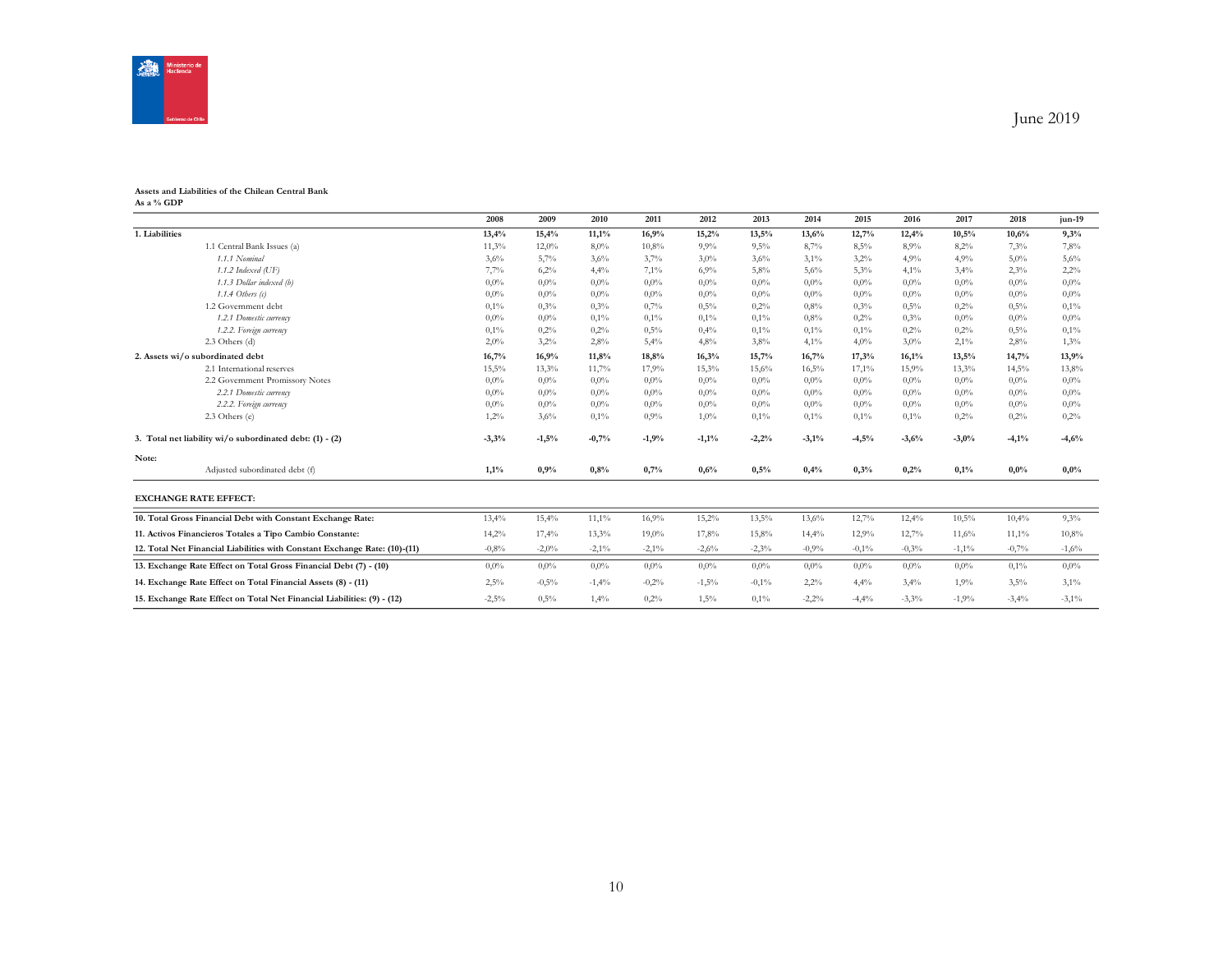

# **Assets and Liabilities of the Central Bank**

### **In domestic/foreign currencies**

**In pesos (dollars) at the end of the period**

|                                                     |        |                      | jun-19   |         |
|-----------------------------------------------------|--------|----------------------|----------|---------|
| 1. Liabilities in domestic currency                 |        | 16.681 Billion \$    | 8,5%     | $%$ GDP |
| 1.1 Central Bank debt issues (a)                    | 15.268 |                      | 7,8%     |         |
| 1.1.1 Nominal                                       | 10.900 |                      | 5,6%     |         |
| 1.1.2 Indexed $(\mathrm{UF})$                       | 4.368  |                      | 2,2%     |         |
| 1.1.3 Indexed to the exchange rate                  |        |                      | $0,0\%$  |         |
| 1.2 Government deposits                             |        |                      | $0,0\%$  |         |
| 1.3 Others (b)                                      | 1.413  |                      | 0,7%     |         |
| 2. Assets in domestic currency                      |        | 211 Billion \$       | 0,1%     | $%$ GDP |
| 2.1 Government promissory notes                     |        |                      | $0,0\%$  |         |
| 2.2 Others (b)                                      | 211    |                      | 0,1%     |         |
| 3. Net liabilities in domestic currency             |        | 16.470 Billion \$    | 8,4%     | $%$ GDP |
| 4. Liabilities in foreign currency                  |        | 2.181 Billion \$     | 0,8%     | $%$ GDP |
| 4.1 Dollar-denominated Central Bank Issues          |        |                      | $0,0\%$  |         |
| 4.2 Government deposits                             | 428    |                      | $0,1\%$  |         |
| 4.3 Others (b)                                      | 1.753  |                      | 0,6%     |         |
| 5. Assets in foreign currency                       |        | 39.755 Billion \$    | 13,8%    | $%$ GDP |
| 5.1 International reserves                          | 39.516 |                      | 13,8%    |         |
| 5.2 Government promissory notes                     |        |                      | $0,0\%$  |         |
| 5.3 Others (b)                                      | 238    |                      | 0,1%     |         |
| 6. Net liabilities in foreign currency: $(4) - (5)$ |        | 37.574 Billion US \$ | $-13,1%$ | $%$ GDP |
| 7. Total Liabilities: $(1) + (4)$                   |        | 18.164 Billion \$    | 9,3%     | $%$ GDP |
| 8. Total Assets: $(2) + (5)$                        |        | 27.239 Billion \$    | 13,9%    | $%$ GDP |
| 9. Net Liabilities: (7) - (8)                       |        | 9.075 Billion \$     | $-4,6%$  | $%$ GDP |

(a) Includes PDBC, BCP, BCU, BCD and others

(b) See Annex No. 2 for more detail on other assets and liabilities.

p: preliminary figures Source: Central Bank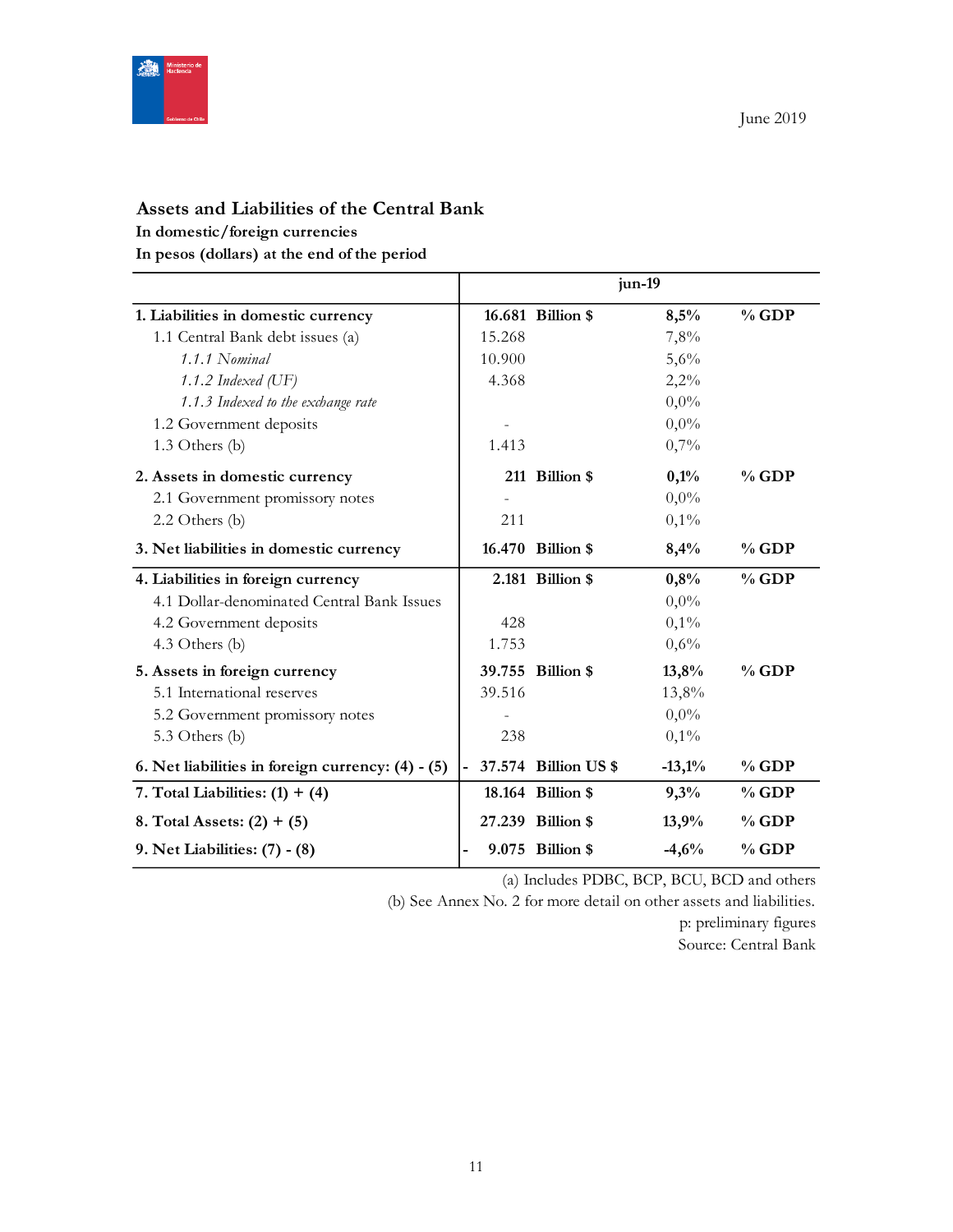

#### **Consolidated Government and Central Bank Debt**

|  |  | In millions at the end of each period |  |  |  |
|--|--|---------------------------------------|--|--|--|
|--|--|---------------------------------------|--|--|--|

|                                      | 2008                | 2009        | 2010         | 2011          | 2012          | 2013        | 2014          | 2015          | 2016         | 201        | 2018       | iun-19     |
|--------------------------------------|---------------------|-------------|--------------|---------------|---------------|-------------|---------------|---------------|--------------|------------|------------|------------|
| Consolidated Gross Central Bank Debt | $^{\circ}6.963.936$ | 20.158.124  | 21.445.101   | 32.883.878    | 34.165.809    | 35.389.397  | 41.130.665    | 47.466.877    | 55.466.625   | 60.609.397 | 67.816.380 | 69.772.790 |
| Consolidated Net Debt                | $-21,200,335$       | -11.599.182 | $-8.610.392$ | $-12.823.713$ | $-10.220.622$ | -10.829.902 | $-11.014.682$ | $-12.681.142$ | $-4.584.724$ | 2.463.508  | 2.991.357  | 2.683.270  |

p: preliminary figures Source: Central Bank, Comptroller, Dipres and Treasury

#### **Consolidated Government and Central Bank Debt As % of GDP**

|                                           | 2008     | 2009  | 2010   | 2011     | 2012    | 2013    | 2014  | 2015     | 2016          | 2017  | 2018   | $jun-19$ |
|-------------------------------------------|----------|-------|--------|----------|---------|---------|-------|----------|---------------|-------|--------|----------|
| Central Bank Debt<br>Consolidated Gross ( | 18,1%    | 20,8% | 19,2%  | 27,0%    | 26.3%   | 25,7%   | 27,6% | 29,9%    | 33,2%         | 33,7% | 35,5%  | 35,7%    |
| Consolidated Net Debt                     | $-22,6%$ | 12,0% | 7.70/2 | $-10,5%$ | $7.9\%$ | $7.9\%$ | 7,4%  | $-8,0\%$ | 2.70%<br>-4.1 | 1,4%  | $.6\%$ | 1,4%     |

p: preliminary figures

Source: Central Bank, Comptroller, Dipres and Treasury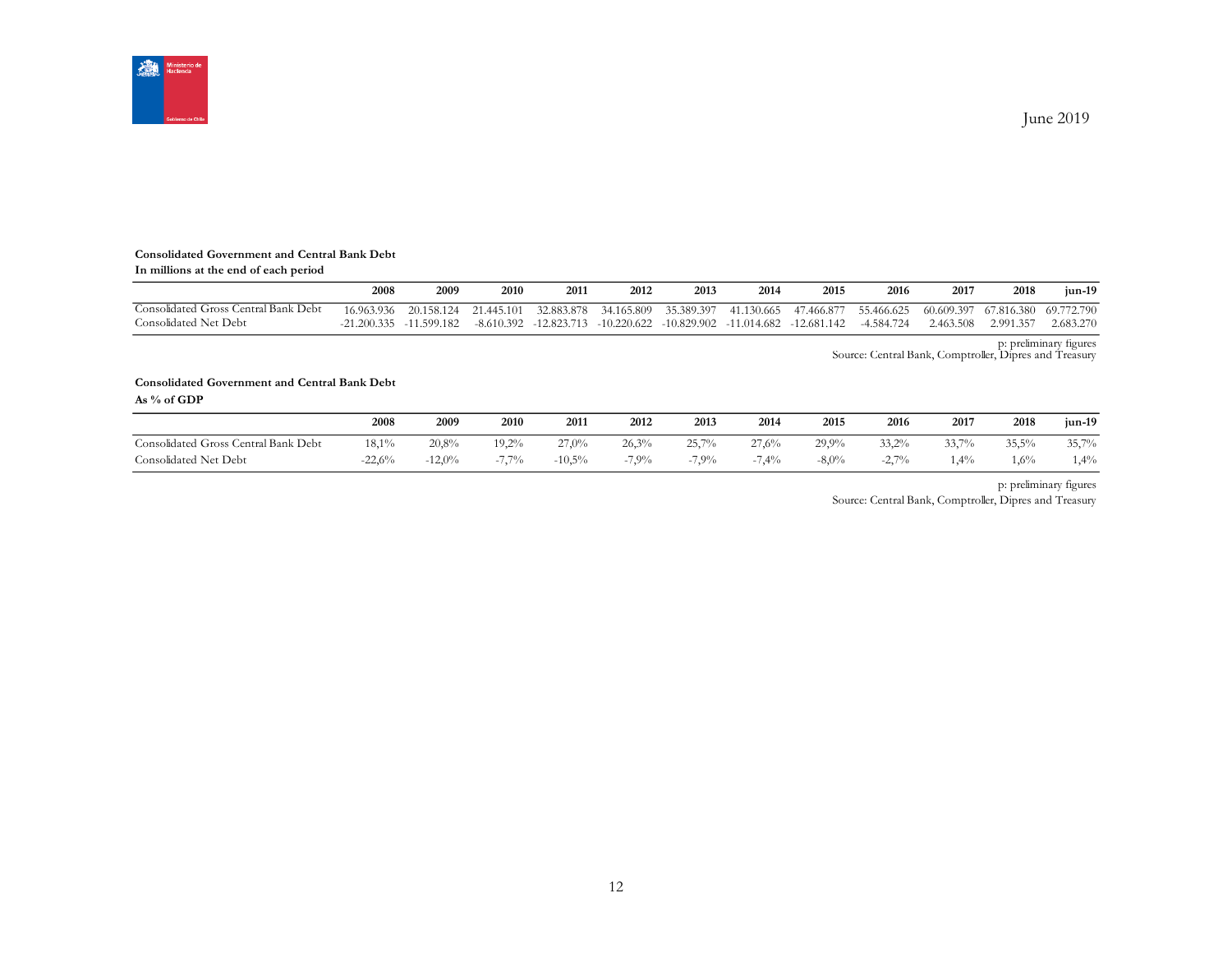

June 2019

#### **Debt Amortizations**

**Consolidated Central Government (1) + Central Bank (2)**

|                | Central<br>Government<br><b>TOTAL</b><br>Dollars | Ch\$<br>Dollars               | UF<br>Dollars               | <b>US\$ Indexed</b><br>Dollars | External<br>Dollars         | Central Bank<br><b>TOTAL</b><br>Dollars | Ch\$<br>Dollars                 | UF<br>Dollars                  | US\$ indexed<br>Dollars | in US\$<br>Dollars | <b>TOTAL</b><br>Dollars         |
|----------------|--------------------------------------------------|-------------------------------|-----------------------------|--------------------------------|-----------------------------|-----------------------------------------|---------------------------------|--------------------------------|-------------------------|--------------------|---------------------------------|
| 2019<br>2020   | $-313.077.437$<br>2.395.581.879                  | $-608.823.876$<br>618.325.832 | 237.969.153<br>494.438.581  | $\Omega$<br>$\Omega$           | 57.777.286<br>1.282.817.466 | 10.331.223.008<br>4.172.462.823         | 10.313.888.153<br>4.146.441.915 | 17.334.855<br>26.020.908       | $\Omega$<br>$\theta$    |                    | 10.018.145.572<br>6.568.044.702 |
| 2021<br>2022   | 9.651.670.642<br>805.232.716                     | 4.725.568.499<br>304.570.059  | 4.398.019.316<br>12.361.095 | $\Omega$<br>$\Omega$           | 528.082.827<br>488.301.563  | 2.506.532.721<br>1.804.168.480          | 691.318.801<br>514.811.873      | 1.815.213.920<br>1.289.356.607 | $\Omega$<br>$\Omega$    |                    | 12.158.203.363<br>2.609.401.196 |
| 2023           | 6.267.417.724                                    | 3.652.553.467                 | 2.557.780.231               | $\Omega$                       | 57.084.026                  | 811.838.173                             | 360.368.311                     | 451.469.861                    | $\Omega$                |                    | 7.079.255.897                   |
| 2024           | 380.663.149                                      | 106.499.868                   | 223.586.475                 | $\Omega$                       | 50.576.806                  | $\bf{0}$                                | $\Omega$                        |                                | $\Omega$                |                    | 380.663.149                     |
| 2025 and after | 56.822.466.153                                   | 20.537.078.485                | 23.773.255.842              | $\Omega$                       | 12.512.131.827              | 2.769.562.386                           | $\theta$                        | 2.769.562.386                  | $\Omega$                |                    | 59.592.028.540                  |

(1) Excluding Treasury Bonds held by CORFO

(2) Excluding Central Bank Instruments held by Treasury and CORFO

Source: the Central Bank and the Ministry of Finance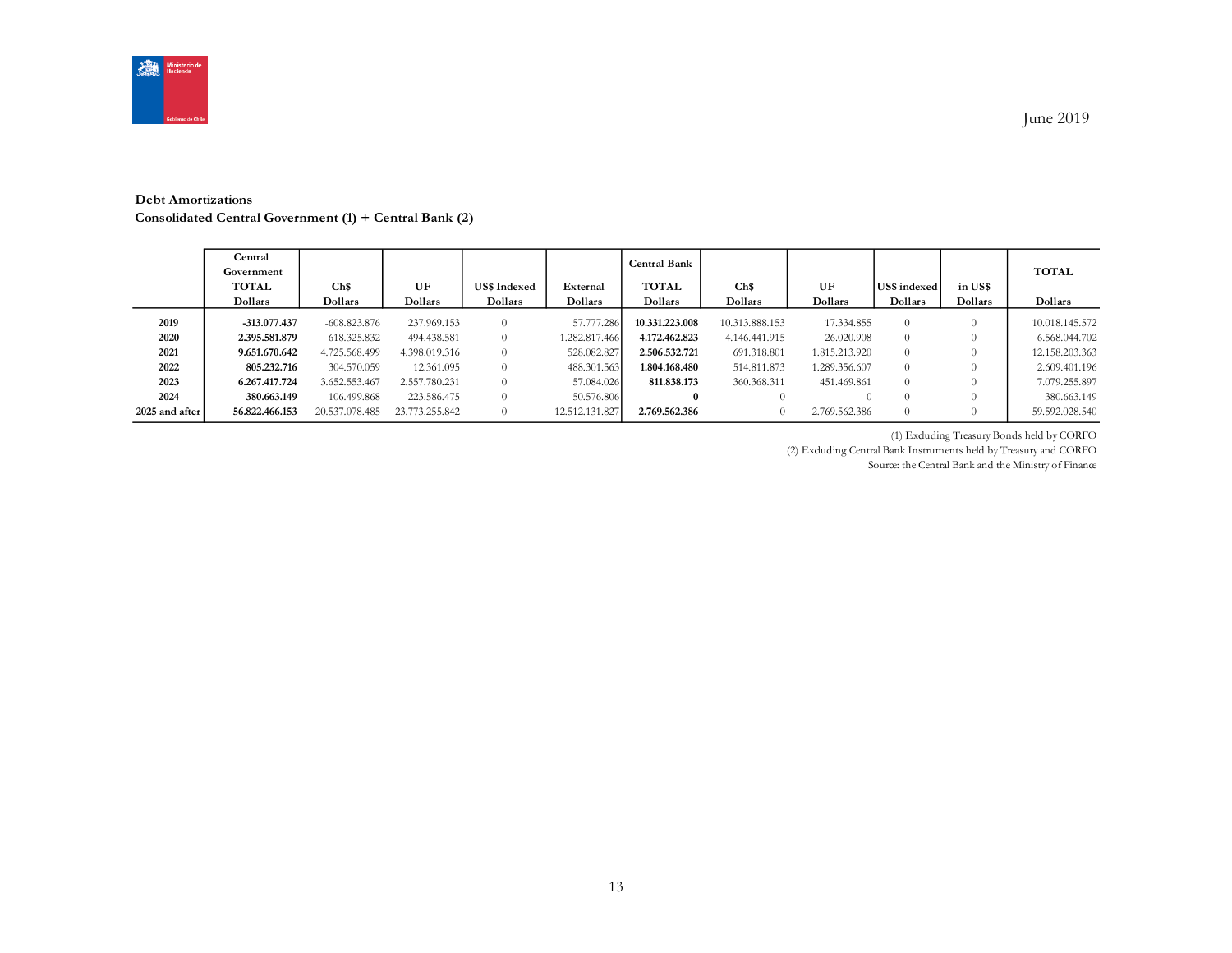

<span id="page-13-0"></span>**Solution** 3 June 2019

# **APPENDIX 1**

# **Assets and Liabilities of the Central Government**

## <span id="page-13-1"></span>**a. Explanation of figures**

## **Liabilities**

Central Government debt is comprised of domestic and foreign debt of the Treasury Service and Corfo. The figures presented in this report are based on data from the Budget Office (Dipres) and the Treasury Service that have been harmonized to satisfy the requirements of this report.

Local currency debt is domestic debt of the Central Government and the Central Bank, the stock of papers in UF and pesos issued on the domestic market (BTU and BTP), and the domestic debt assumed by Corfo.

## Foreign currency debt

*Domestic debt*: Debt owed by the Treasury Service to the Central Bank.

 *Foreign debt:* Debt of the Treasury Service and Corfo issued abroad in local and foreign currency, provided by Dipres. The figures differ from the foreign debt figures of the Central Government presented by the Central Bank in its two-week reports, mainly because the Central Bank does not include bonds issued by residents and held by nationals.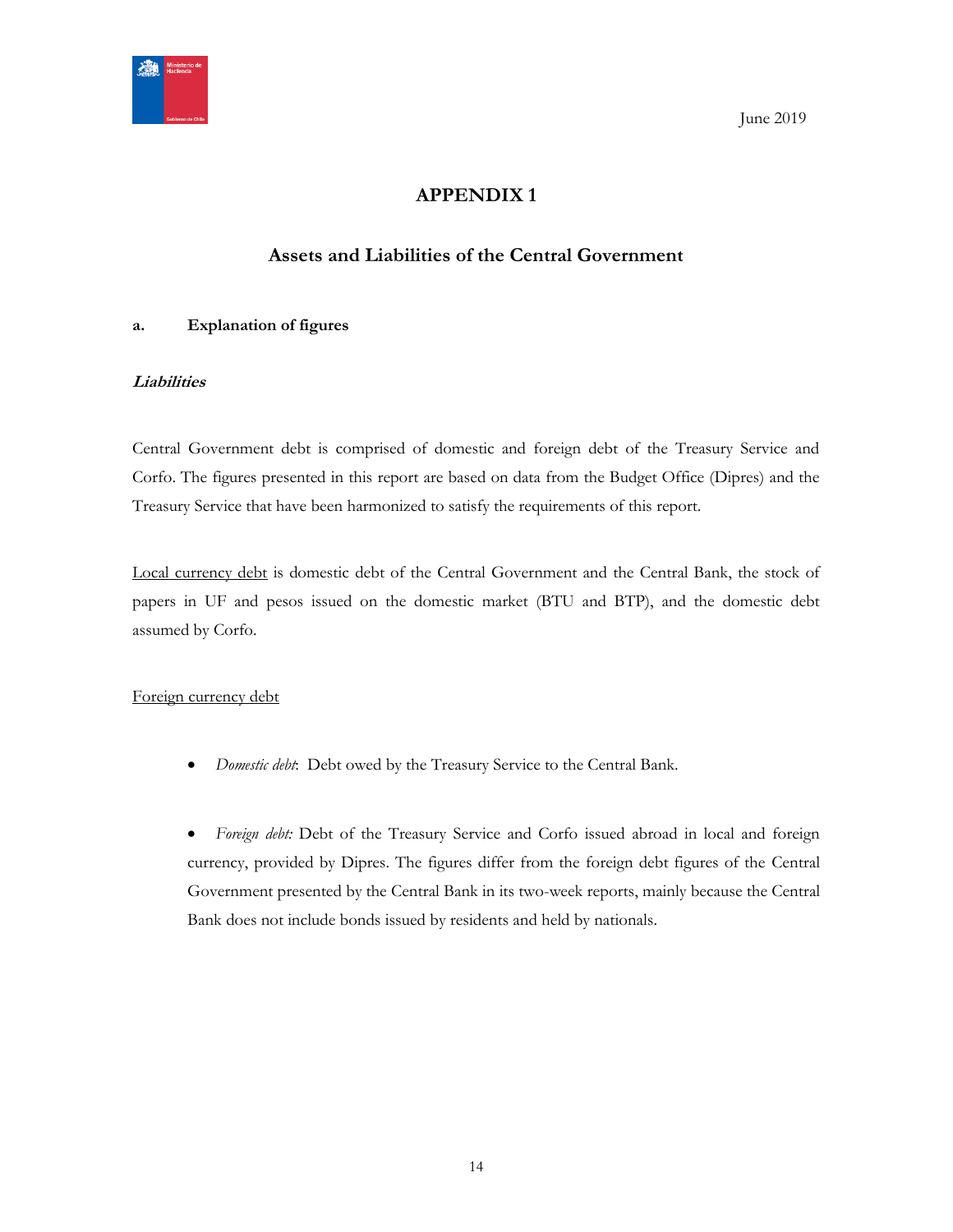

#### **Assets**

Local currency assets excluding government companies: Figures provided by the Comptroller General, presented in the Public Sector Equity Statements under the items local currency in cash, investments and placements in local currency in deposits, promissory notes, stocks and other securities and instruments; and loans in local currency, excluding loans to other government agencies and other loans.

Financial debt of government companies with the government: The financial debt of government companies obtained from their balance sheets and excluding income tax and deferred taxes.

Foreign currency assets: Cash in foreign currency investments and placements in foreign currency in deposits, including the Economic and Social Stabilization Fund (ESSF) and the Pension Reserve Fund (PRF); and loans in foreign currency to employees. Placements in foreign currency–denominated stocks are excluded because they correspond to shares of the government in international agencies that are permanent in nature.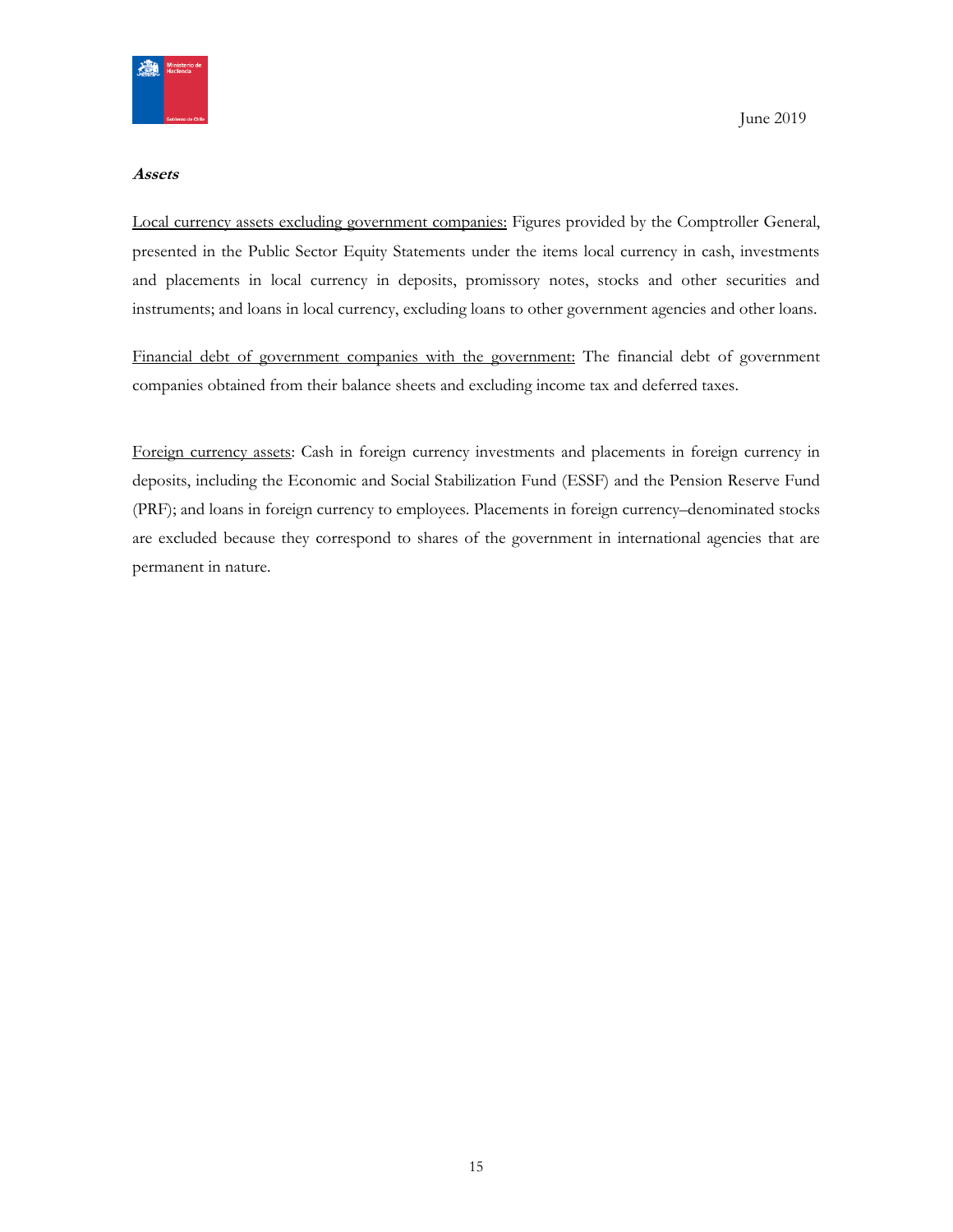

# **APPENDIX 2**

## <span id="page-15-1"></span><span id="page-15-0"></span>**Assets, Liabilities and Amortizations of the Central Bank of Chile**

The information on assets and liabilities of the Central Bank of Chile are figures published in the balance sheets of the Central Bank of Chile, although the classification criteria may differ. However, starting with publication of the balance sheet of December 2002, the Central Bank of Chile disclosed details to allow the replication of the figures presented in this report.<sup>1</sup>

Below is a description of the contents of each item in this publication as well as the nature of the information on the amortization schedule.

## **Liabilities**

 $\overline{a}$ 

Notes issued by the Central Bank: Corresponds to the amount of notes, excluding interest and advance discounting. Bills issued for the purchase of overdue portfolio from banks (1989–1996) are also excluded.

Fiscal deposits in local and foreign currency: Includes deposits in the OPSF, funds for special international agency programs, the Infrastructure Fund and other deposits by the government. The assets from credits financed by international agencies are deducted from deposits in local currency.<sup>2</sup>

Other: The sum of other deposits and obligations, plus amounts in other liability accounts, plus the purchase of dollars under a net resale agreement (if the net balance is a liability), plus swaps and other foreign liabilities, excluding DEG allocations.

<sup>&</sup>lt;sup>1</sup>. Except for the local currency/foreign currency separation in other liabilities and assets.

<sup>&</sup>lt;sup>2</sup> Since the commercial risk is assumed by the Treasury Service, it was deemed appropriate to consider it a reduction in liabilities instead of an asset.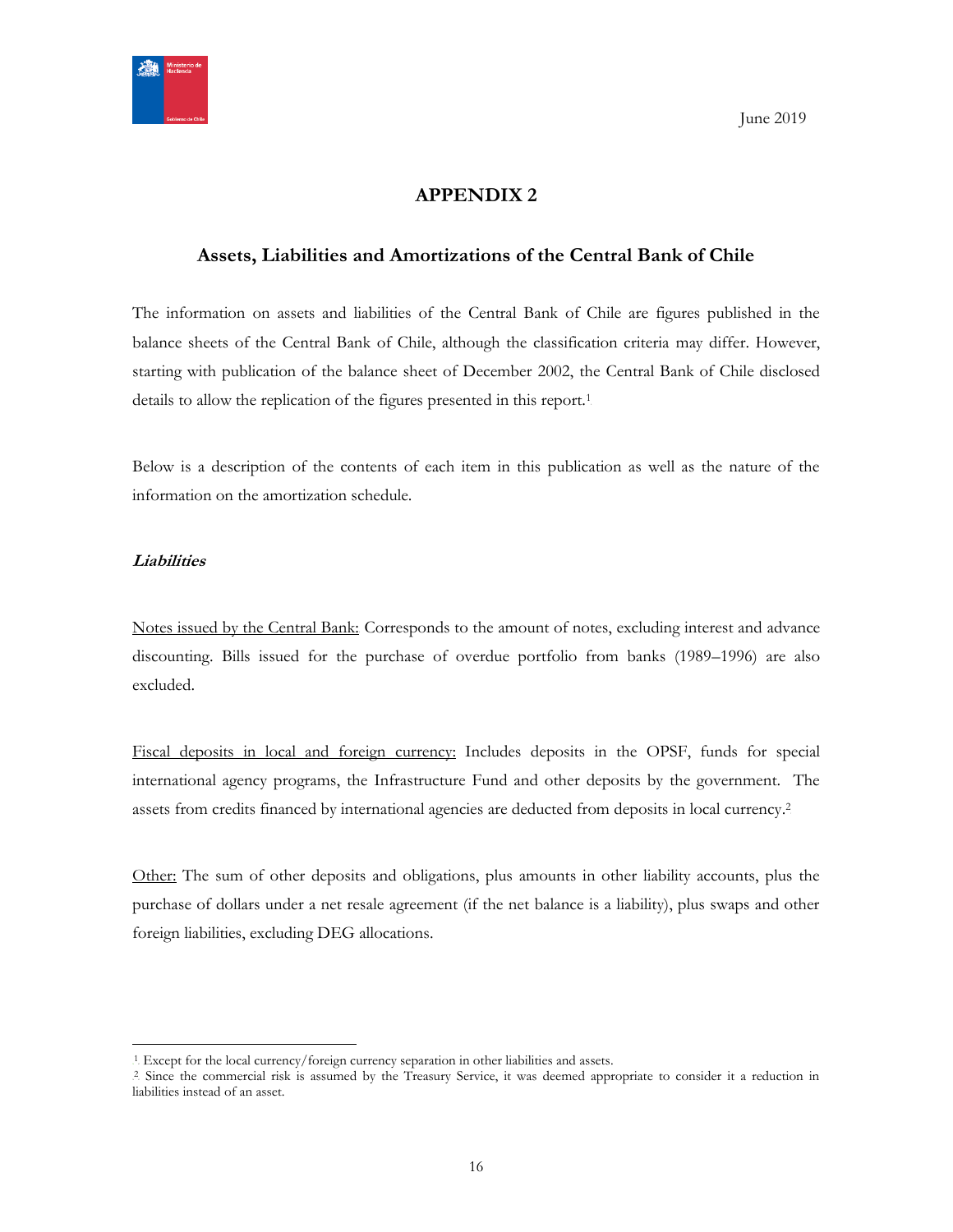

#### **Assets:**

Reserve Assets: In order to homologate the series through 2001, it includes reserve assets plus interest collectible abroad, less reserve liabilities, excluding from the latter liabilities under swaps. This concept was added as of 2002 to the book measurement of reserve assets.

Fiscal notes in local and foreign currency: This corresponds to notes that originated from fiscal transfers to the Central Bank under Laws 18,267 and 18,768. Prepayments of interest or principal are deducted from notes in dollars.

Other: This corresponds to the sum of credits to commercial banks plus the credit to Banco Estado, plus the credit to government companies, excluding credits to Corfo associated with popular capitalism (Law 18,401) and credit facilities using Treasury Service funded from international agencies; plus credit to other institutions, excluding the Central Savings and Loan Fund and the National Savings and Loan Association; plus contributions to International Agencies; plus other amounts in other assets abroad; plus other amounts in other asset accounts, excluding deferred loss, interest and advance discounting; plus the purchase of dollars under a net resale agreement (if the net balance is an asset).

Subordinated Debt:<sup>3</sup> For greater transparency, the amount of subordinated debt is presented even though it is not considered an asset of the Central Bank. Associated liabilities are subtracted (bills issued for the purchase of portfolio and subordinated debt provisions) and adjusted retroactively from 1989 to 1997 because of the deferred loss.

<sup>3</sup> Through 1995, this was a transaction by which some commercial banks had to allocate a fraction of their surpluses to servicing, for an indeterminate period of time, debt assumed by the Central Bank because of the financial crisis in the 80's. In that year, Laws 19,396 and 19,.359 were enacted that empowered banks unable to extinguish the debt in a period of 40 years to pay the debt by issuing new shares that were either listed for trading or given in payment. The difference between the book value of the debt and the market price of the shares resulted in a book loss that was deferred under such laws for absorption by subsequent surpluses.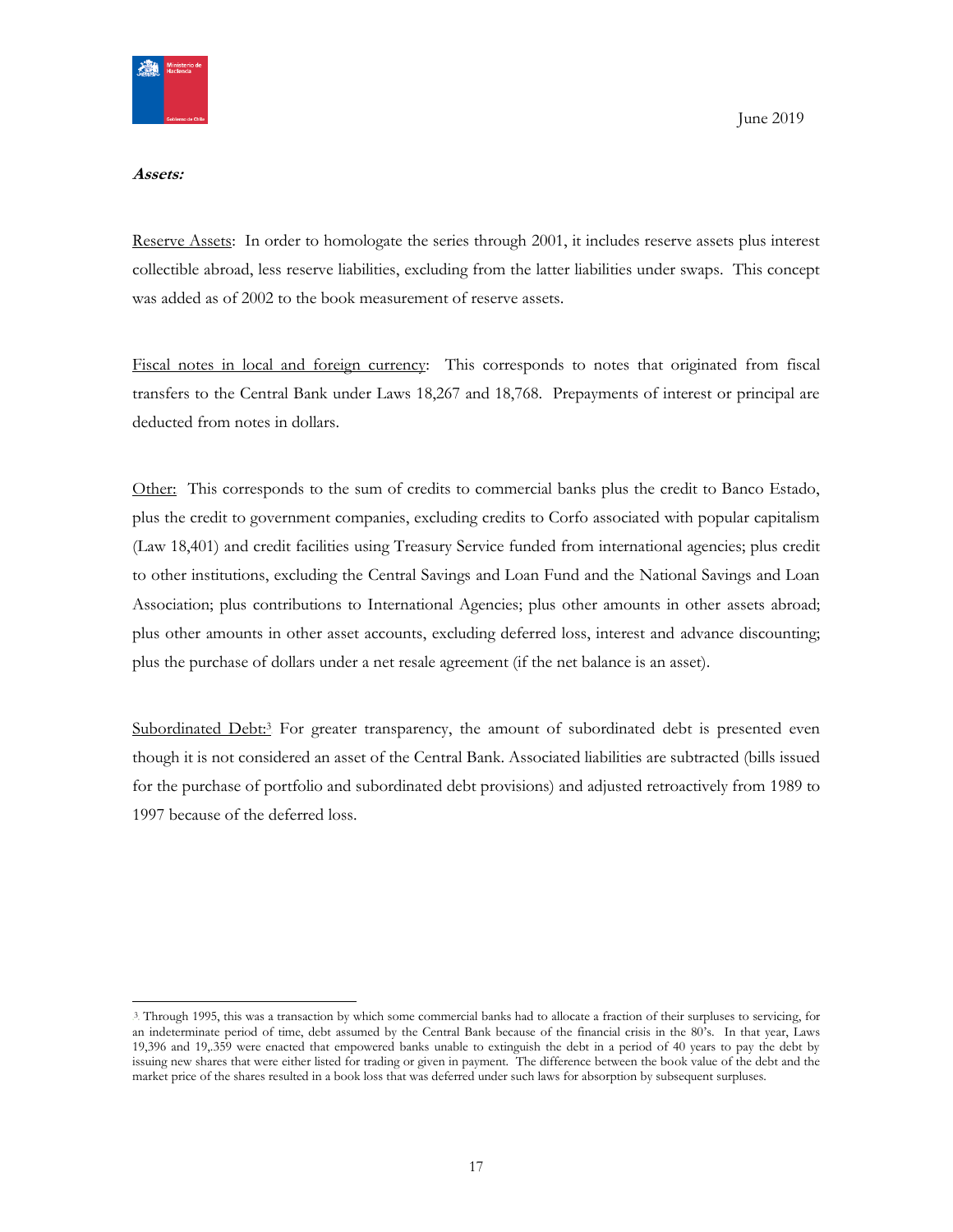

#### **Amortizations:**

The amortization program only includes notes on the over-the-counter market. The combined balance is equal to more than 99% of the total. The figures have been obtained from scheduled maturities that include principal and interest so the component of interest to be deducted had to be defined. In the case of notes with coupons, the amount of the respective coupon payment considered as interest has been considered as such, and for instruments that are redeemed with a single payment, the original issue discount has been considered as interest.

The scheduled amortizations exclude interest accrued and not yet serviced, which forms part of the scheduled payments considered to be interest. Moreover, the scheduled payments of principal on notes with coupons do not include the premium or discount balances at which the instruments were placed because coupon rates were used instead of historic placement rates.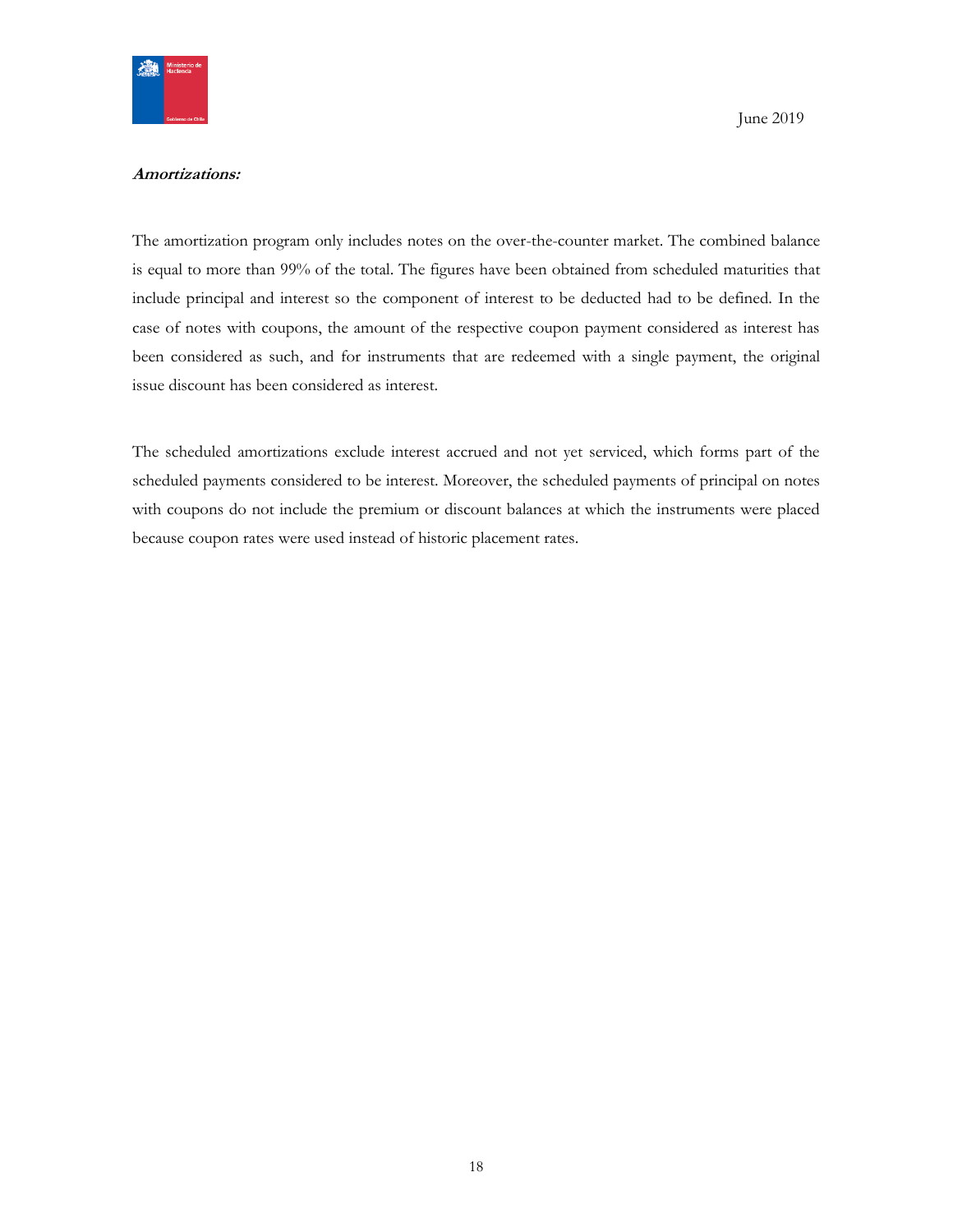

# **APPENDIX 3**

# **Government Company Debt and Guaranteed Debt of the Rest of the Public Sector**

#### **Financial Assets and Liabilities According to Audited Financial Statements**

**Consolidated Government-Owned Companies**

**In millions of pesos at the end of each period**

<span id="page-18-1"></span><span id="page-18-0"></span>

|                                               | 2006      | 2007      | 2008      | 2009         | 2010          | 2011                | 2012                | 2013                           | 2014       | 2015                                       | 2016       | 2017                                                                       | 2018       | $jun-19$   |
|-----------------------------------------------|-----------|-----------|-----------|--------------|---------------|---------------------|---------------------|--------------------------------|------------|--------------------------------------------|------------|----------------------------------------------------------------------------|------------|------------|
| 1. Financial Liabilities                      | 4.128.943 | 4.315.748 | 6.103.784 | 6.041.128    | 6.832.865     |                     |                     | 8.131.773 9.026.812 10.532.974 | 13.430.636 | 16.071.153                                 | 15.741.304 | 15.245.334                                                                 | 17.661.760 | 17.101.184 |
| 1.1 Short Term (a)                            | 149.905   | 356.650   | 1.495.041 | 631.768      | 697.626       |                     | 1.269.801 1.181.417 | .127.000                       | 1.100.174  | 1.342.042                                  | .068.512   | 823.676                                                                    | 1.571.637  | 1.441.413  |
| $1.2$ Long Term $(b)$                         | 3.873.702 | 3.829.437 | 4.485.    | i 407<br>378 | 6 1 3 4 0 1 6 | 6.861.898 7.845.395 |                     | 9.405.974                      |            | 12.330.462 14.729.110 14.672.792           |            | 14.421.658                                                                 | 16.090.123 | 15.659.771 |
| 1.3 Financial Liabilities with the Government | 105.335   | 29.661    | 122.967   | 1.982        | 1.223         | 74                  | $\Omega$            | $\theta$                       | $\Omega$   | $\left( \right)$                           | $\Omega$   |                                                                            |            | $\Omega$   |
| 2. Financial Assets (4)                       | 665.084   | 1.236.557 | 545.962   | 692.479      | 688.005       | 1.301.721           | 1.255.156           | 1.146.806                      | 1.608.081  | 1.838.036                                  | 912.031    | 1.624.360                                                                  | 1.896.117  | 1.091.639  |
| 3. Net Financial Liabilities: (1) - (2)       | 3.463.859 | 3.079.191 | 5.557.821 | 5.348.649    | 6.144.859     | 6.830.052 7.771.656 |                     | 9.386.168                      | 11.822.555 | 14.233.117                                 | 14.829.273 | 13.620.974                                                                 | 15.765.644 | 16.009.545 |
| Note:                                         |           |           |           |              |               |                     |                     |                                |            |                                            |            |                                                                            |            |            |
| Financial liabilities excluding debt owed the |           |           |           |              |               |                     |                     |                                |            |                                            |            |                                                                            |            |            |
| government                                    | 4.023.607 | 4.186.086 | 5.980.817 | 6.039.146    | 6.831.642     |                     |                     |                                |            |                                            |            | 8.131.700 9.026.812 10.532.974 13.430.636 16.071.153 15.741.304 15.245.334 | 17.661.760 | 17.101.184 |
| Net financial liabilities excluding debt owed |           |           |           |              |               |                     |                     |                                |            |                                            |            |                                                                            |            |            |
| the government                                | 3.358.524 | 2.949.530 | 5.434.854 | 5.346.667    | 6.143.637     | 6.829.978 7.771.656 |                     |                                |            | 9.386.168 11.822.555 14.233.117 14.829.273 |            | 13.620.974                                                                 | 15.765.644 | 16.009.545 |

(a) Includes short-term obligations and the short-term portions of long-term

obligations with banks and financial institutions, bonds and the short-term portion of long-term credits from suppliers.

(b) Includes long-term obligations with banks and financial institutions, bonds, and long-term credits with suppliers.

(c) Excluding deferred tax and income tax. Since 2010, this item corresponds to explicit debt

with the central government. Previously, it corresponded to the item called "payable accounts to related companies".

(d) Including disposable, certificates of deposit, net negotiable securities, financial investment agreements.

(e) Since March 2010 the methodology for data collection was modified, including new companies.

Source: Dipres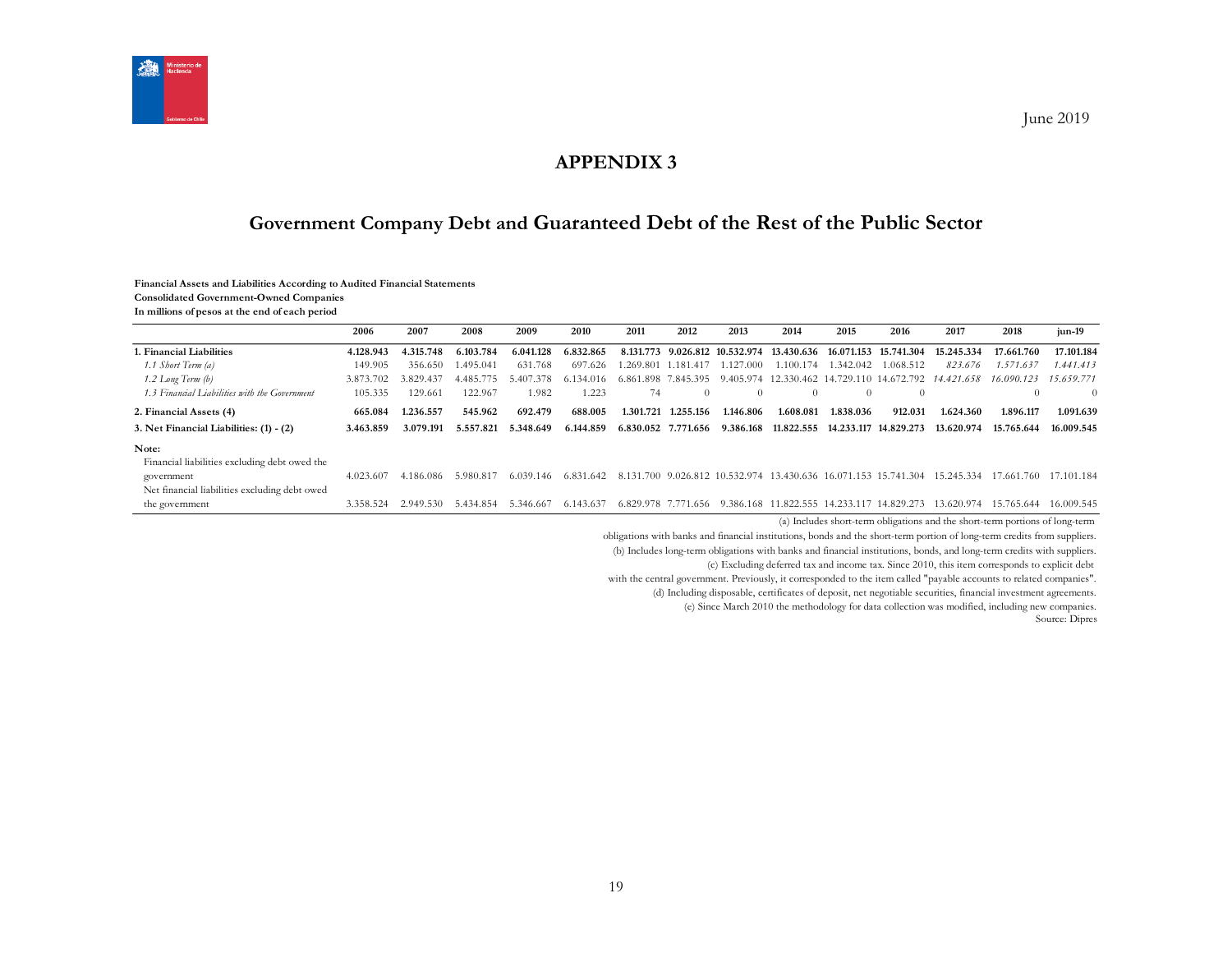

#### **Financial Assets and Liabilities According to Audited Financial Statements Consolidated Government-Owned Companies**

**As % of GDP**

|                                                             | 2006    | 2007 | 2008    | 2009    | 2010    | 2011    | 2012    | 2013    | 2014    | 2015    | 2016    | 2017    | 2018    | jun-19  |
|-------------------------------------------------------------|---------|------|---------|---------|---------|---------|---------|---------|---------|---------|---------|---------|---------|---------|
| 1. Financial Liabilities                                    | 5,0%    | 4,8% | 6,5%    | 6,2%    | 6,1%    | 6,7%    | 6,9%    | 7,6%    | 9,0%    | 10,1%   | 9,3%    | 8,5%    | 9,2%    | 8,8%    |
| 1.1 Short Term (a)                                          | 0,2%    | 0,4% | 1,6%    | 0,7%    | 0,6%    | $1,0\%$ | $0.9\%$ | $0.8\%$ | 0,7%    | $0.8\%$ | $0.6\%$ | 0,5%    | 0,8%    | 0,7%    |
| $1.2$ Long Term $(b)$                                       | 4,7%    | 4,2% | 4,8%    | 5,6%    | 5,5%    | 5,6%    | 6,0%    | 6,8%    | 8,3%    | 9,2%    | 8,7%    | 8,0%    | 8,4%    | $8,0\%$ |
| 1.3 Financial Liabilities with the Government               | $0,1\%$ | 0,1% | $0.1\%$ | $0,0\%$ | $0,0\%$ | $0.0\%$ | $0.0\%$ | $0.0\%$ | $0.0\%$ | $0.0\%$ | $0.0\%$ | $0.0\%$ | $0,0\%$ | $0,0\%$ |
| 2. Financial Assets (4)                                     | $0.8\%$ | 1.4% | 0,6%    | 0,7%    | 0,6%    | 1,1%    | 1,0%    | 0,8%    | 1,1%    | 1,2%    | 0,5%    | 0.9%    | $1,0\%$ | 0,6%    |
| 3. Net Financial Liabilities: (1) - (2)                     | 4,2%    | 3,4% | 5,9%    | 5,5%    | 5,5%    | 5,6%    | 6,0%    | 6,8%    | 8,0%    | 8,9%    | 8,8%    | 7,6%    | 8,2%    | 8,2%    |
| Note:<br>Financial liabilities excluding debt owed the      |         |      |         |         |         |         |         |         |         |         |         |         |         | 0,0%    |
| government<br>Net financial liabilities excluding debt owed | 4,9%    | 4,6% | 6,4%    | 6,2%    | 6,1%    | 6,7%    | 6,9%    | 7,6%    | $9,0\%$ | 10,1%   | 9,3%    | 8,5%    | 9,2%    | 8,8%    |
| the government                                              | 4,1%    | 3,3% | 5,8%    | 5,5%    | 5,5%    | 5,6%    | $6.0\%$ | 6,8%    | 8,0%    | 8,9%    | 8,8%    | 7,6%    | 8,2%    | 8,2%    |

June 2019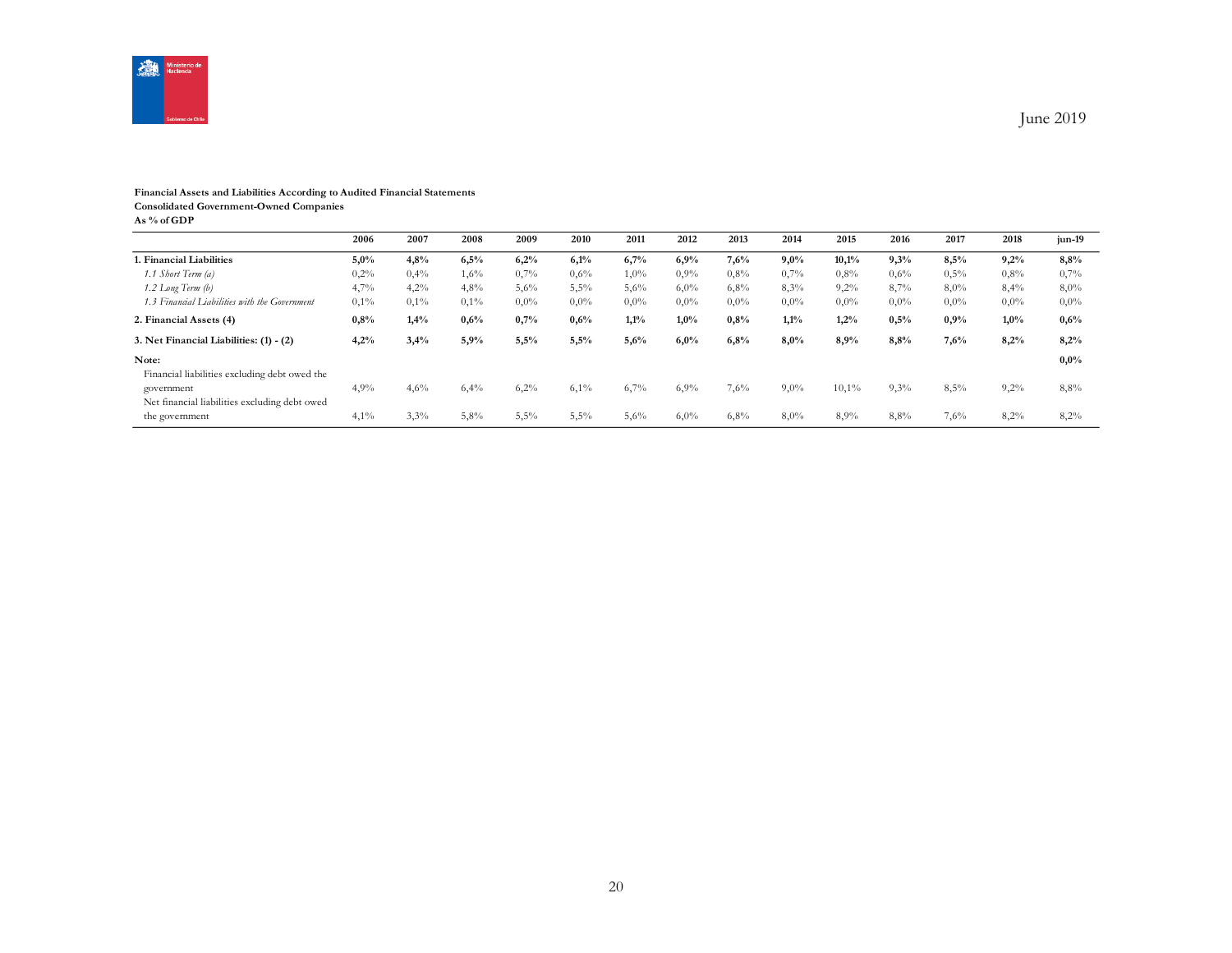

| Sources of Financial Statement Data for Government and Privatized Companies |
|-----------------------------------------------------------------------------|
|-----------------------------------------------------------------------------|

|                              | 1991               |                    | 1992 1993 1994            |                           | 1995                    | 1996               | 1997        | 1998                    | 1999        | <b>2000</b> |                           |                           |                         |                    | 2001 2002 2003 2004 2005 2006 2007 2008 2009 2010 |                    |                    |             |                           |             |                    |             |                    |                           |                         |                         |                    |             | 2011 2012 2013 2014 2015 2016 2017 2018 jun-19 |
|------------------------------|--------------------|--------------------|---------------------------|---------------------------|-------------------------|--------------------|-------------|-------------------------|-------------|-------------|---------------------------|---------------------------|-------------------------|--------------------|---------------------------------------------------|--------------------|--------------------|-------------|---------------------------|-------------|--------------------|-------------|--------------------|---------------------------|-------------------------|-------------------------|--------------------|-------------|------------------------------------------------|
| CODELCO                      | $\mathbf x$        | $\mathbf X$        | $\mathbf x$               | $\mathbf X$               | $\mathbf x$             | $\mathbf x$        | $\mathbf x$ | $\mathbf x$             | $\mathbf x$ | $\mathbf x$ | $\mathbf x$               | $\mathbf X$               | $\mathbf x$             | $\mathbf x$        | $\mathbf X$                                       | $\mathbf x$        | $\bar{x}$          | $\mathbf X$ | $\mathbf x$               | $\mathbf X$ | $\mathbf x$        | $\mathbf X$ | $\mathbf X$        | $\mathbf x$               | $\bar{\mathbf{x}}$      | $\mathbf x$             | $\mathbf x$        | $\mathbf X$ | $\mathbf x$                                    |
| <b>ENAP</b>                  | $\mathbf x$        | $\bar{x}$          | $\mathbf x$               | $\bar{\mathbf{x}}$        | $\bf x$                 | $\mathbf X$        | $\mathbf x$ | $\mathbf x$             | $\bf x$     | $\bar{X}$   | $\mathbf X$               | $\mathbf X$               | $\bar{X}$               | $\bar{\mathbf{x}}$ | $\mathbf x$                                       | $\mathbf X$        | $\bar{x}$          | $\bar{X}$   | $\bar{x}$                 | $\mathbf X$ | $\bar{x}$          | $\mathbf X$ | $\mathbf x$        | $\mathbf x$               | $\bar{x}$               | $\bar{X}$               | $\bar{x}$          | $\mathbf X$ | $\mathbf x$                                    |
| <b>ENAMI</b>                 | $\bar{\mathbf{x}}$ | X                  | $\mathbf X$               | $\boldsymbol{\mathrm{x}}$ | $\bf x$                 | $\bar{\mathbf{x}}$ | $\mathbf x$ | $\bf x$                 | X           | X           | $\mathbf X$               | $\bar{X}$                 | $\bf x$                 | $\bar{x}$          | $\bar{\mathbf{x}}$                                | $\mathbf X$        | X                  | $\bf x$     | $\bar{x}$                 | $\mathbf x$ | $\bar{\mathbf{x}}$ | $\mathbf x$ | $\mathbf x$        | $\mathbf x$               | $\bar{X}$               | $\bf x$                 | X                  | $\mathbf x$ | $\mathbf x$                                    |
| Empresas portuarias          |                    |                    |                           |                           |                         |                    |             |                         |             |             |                           |                           |                         |                    |                                                   |                    |                    |             |                           |             |                    |             |                    |                           |                         |                         |                    |             |                                                |
| Emporchi                     | $\mathbf X$        | x                  | $\overline{\mathbf{x}}$   | $\boldsymbol{\mathrm{x}}$ | $\bf x$                 | $\mathbf x$        | $\mathbf x$ |                         |             |             |                           |                           |                         |                    |                                                   |                    |                    |             |                           |             |                    |             |                    |                           |                         |                         |                    |             |                                                |
| Arica                        |                    |                    |                           |                           |                         |                    |             | $\bar{X}$               |             | x           | X                         | X                         | X                       | X                  | $\mathbf x$                                       | $\bf x$            | X                  | X           | X                         | X           |                    |             | X                  | $\bf x$                   | X                       |                         | X                  | $\bf x$     | $\mathbf X$                                    |
| Iquique                      |                    |                    |                           |                           |                         |                    |             | $\mathbf x$             | X           | x           | X                         | $\bar{x}$                 | X                       | x                  | $\bar{\mathbf{x}}$                                | $\mathbf X$        | $\bar{x}$          | x           | x                         | X           | $\bar{\mathbf{x}}$ | x           | $\bar{x}$          | $\bar{x}$                 | $\bar{x}$               |                         | X                  | $\mathbf X$ | $\mathbf x$                                    |
| Antofagasta                  |                    |                    |                           |                           |                         |                    |             | $\bf x$                 | X           | X           | X                         | X                         | X                       | x                  | $\bar{\mathbf{x}}$                                | $\mathbf X$        | Χ                  | $\bf x$     | X                         | X           | X                  | $\bf x$     | X                  | $\mathbf X$               | Χ                       | $\overline{\mathbf{x}}$ | Χ                  | $\mathbf x$ | $\mathbf x$                                    |
| Coquimbo                     |                    |                    |                           |                           |                         |                    |             | $\bar{\mathbf{x}}$      |             | x           | $\bar{\mathbf{x}}$        | $\bar{x}$                 | X                       | x                  | $\bar{\mathbf{x}}$                                | $\bar{\mathbf{x}}$ | X                  | $\bar{x}$   | $\bar{\mathbf{x}}$        | $\bar{x}$   | $\bar{\mathbf{x}}$ | $\bar{x}$   | $\bar{x}$          | $\bar{\mathbf{x}}$        | $\bar{\mathbf{x}}$      |                         | $\bar{\mathbf{x}}$ | $\mathbf X$ | $\mathbf X$                                    |
| Valaparaíso                  |                    |                    |                           |                           |                         |                    |             | $\bf x$                 | X           | X           | $\boldsymbol{\mathrm{x}}$ | $\boldsymbol{\mathrm{x}}$ | X                       | x                  | $\mathbf x$                                       | $\mathbf X$        | X                  | $\bf x$     | $\boldsymbol{\mathrm{x}}$ | X           | X                  | X           | $\bar{\mathbf{x}}$ | $\mathbf x$               | X                       | $\overline{\mathbf{x}}$ | X                  | $\mathbf x$ | $\mathbf x$                                    |
| San Antonio                  |                    |                    |                           |                           |                         |                    |             | $\bar{X}$               |             | x           | X                         |                           |                         | X                  | $\bar{x}$                                         | $\mathbf X$        | $\bar{x}$          | X           | X                         |             | ÿ                  |             | $\bar{x}$          | $\bar{\mathbf{x}}$        | $\bar{x}$               |                         | $\bar{x}$          | $\bf x$     | $\bar{x}$                                      |
| San Vicente Talcahuano       |                    |                    |                           |                           |                         |                    |             | $\bf x$                 |             | x           | X                         | $\bf x$                   | $\overline{\mathbf{x}}$ | X                  | $\bar{x}$                                         | $\bar{\mathbf{x}}$ | x                  |             | X                         | x           | X                  | x           | $\bar{x}$          | $\bar{\mathbf{x}}$        | X                       |                         | X                  | $\mathbf x$ | $\bf x$                                        |
| <b>Puerto Montt</b>          |                    |                    |                           |                           |                         |                    |             | $\bar{X}$               |             | x           | $\bar{x}$                 | $\bar{x}$                 | X                       | x                  | $\bf{X}$                                          | $\mathbf X$        | X                  | X           | $\bar{\mathbf{x}}$        | X           | X                  | $\bar{x}$   | X                  | $\mathbf X$               | $\bar{x}$               |                         | $\bar{x}$          | $\mathbf x$ | $\mathbf x$                                    |
| Chacabuco                    |                    |                    |                           |                           |                         |                    |             | $\bf x$                 | X           | X           | $\bf x$                   | $\bf x$                   | X                       | X                  | $\bar{x}$                                         | $\mathbf X$        | $\bar{x}$          | $\bf x$     | $\bar{x}$                 | $\bar{X}$   | $\bar{\mathbf{x}}$ | $\bf x$     | $\bar{x}$          | $\mathbf x$               | $\bar{x}$               | X                       | X                  | $\mathbf X$ | $\mathbf x$                                    |
| Austral                      |                    |                    |                           |                           |                         |                    |             | $\bf x$                 | X           | x           | x                         | $\bar{x}$                 |                         | X                  | $\bf x$                                           | $\bf x$            | $\bar{x}$          | X           | X                         | X           | ÿ                  |             | $\bar{\mathbf{x}}$ | $\bf x$                   | $\overline{\mathbf{y}}$ |                         | X                  | $\mathbf x$ | $\mathbf X$                                    |
| <b>Empresas Sanitarias</b>   |                    |                    |                           |                           |                         |                    |             |                         |             |             |                           |                           |                         |                    |                                                   |                    |                    |             |                           |             |                    |             |                    |                           |                         |                         |                    |             |                                                |
| <b>ECONSSA</b>               |                    |                    |                           |                           |                         |                    |             |                         |             |             |                           |                           |                         |                    |                                                   |                    |                    | $\bf x$     | $\bar{x}$                 | X           | X                  | $\bf x$     | X                  | $\boldsymbol{\mathrm{x}}$ | X                       | x                       | X                  | $\mathbf x$ | $\mathbf x$                                    |
| <b>ESSAT</b>                 | $\mathbf x$        | X                  |                           |                           |                         |                    | x           |                         |             |             |                           | x                         | X                       | X                  |                                                   |                    |                    |             |                           |             |                    |             |                    |                           |                         |                         |                    |             |                                                |
| <b>ESSAN</b>                 | $\mathbf x$        | $\bar{x}$          | $\bf x$                   | $\bar{X}$                 | $\bf x$                 | $\bar{x}$          | $\mathbf X$ | $\bf x$                 | X           | X           | $\bar{X}$                 | $\bar{X}$                 | $\mathbf x$             | $\bar{\mathbf{x}}$ | $\mathbf x$                                       | $\mathbf x$        | $\mathbf x$        |             |                           |             |                    |             |                    |                           |                         |                         |                    |             |                                                |
| <b>EMSSAT</b>                | $\mathbf x$        | X                  | $\boldsymbol{\mathrm{x}}$ | X                         | $\bf x$                 | x                  | $\mathbf X$ | $\bf x$                 | X           | X           | $\mathbf x$               | $\bf{X}$                  | $\mathbf x$             | $\bar{\mathbf{x}}$ |                                                   |                    |                    |             |                           |             |                    |             |                    |                           |                         |                         |                    |             |                                                |
| <b>ESSCO</b>                 | $\mathbf x$        | $\bar{x}$          | X                         | X                         | X                       | x                  | $\bar{x}$   | $\bar{X}$               | X           | x           | $\bar{x}$                 | $\bar{X}$                 | $\bar{X}$               | X                  |                                                   |                    |                    |             |                           |             |                    |             |                    |                           |                         |                         |                    |             |                                                |
| <b>ESVAL</b>                 | $\bar{\mathbf{x}}$ | $\bar{\mathbf{x}}$ | $\overline{\mathbf{x}}$   | X                         |                         | x                  | $\bf x$     | $\bar{\mathbf{x}}$      |             |             |                           |                           |                         |                    |                                                   |                    |                    |             |                           |             |                    |             |                    |                           |                         |                         |                    |             |                                                |
| <b>ESSEL</b>                 | $\bar{x}$          | $\bar{x}$          | X                         | X                         |                         | x                  | $\bar{x}$   | $\bf{X}$                |             |             |                           |                           |                         |                    |                                                   |                    |                    |             |                           |             |                    |             |                    |                           |                         |                         |                    |             |                                                |
| <b>ESSAM</b>                 | $\mathbf X$        | $\bar{x}$          | X                         | X                         | $\bf x$                 | $\bar{x}$          | $\mathbf x$ | $\bf x$                 | x           | x           | X                         | X                         | X                       | X                  |                                                   |                    |                    |             |                           |             |                    |             |                    |                           |                         |                         |                    |             |                                                |
| <b>ESSBIO</b>                | $\bar{\mathbf{x}}$ | $\bar{\mathbf{x}}$ | $\bar{x}$                 | X                         |                         | x                  | $\bf x$     | $\overline{\mathbf{x}}$ |             |             |                           |                           |                         |                    |                                                   |                    |                    |             |                           |             |                    |             |                    |                           |                         |                         |                    |             |                                                |
| <b>ESSAR</b>                 | $\bar{x}$          | $\bar{x}$          | $\overline{\mathbf{x}}$   | x                         | X                       | $\bar{x}$          | $\bar{x}$   | X                       |             |             |                           |                           |                         |                    |                                                   |                    |                    |             |                           |             |                    |             |                    |                           |                         |                         |                    |             |                                                |
| <b>ESSAL</b>                 | $\bar{\mathbf{x}}$ | $\bar{x}$          | $\overline{\mathbf{x}}$   | $\bar{x}$                 | $\bf x$                 | x                  | $\mathbf X$ | $\bf x$                 |             |             |                           |                           |                         |                    |                                                   |                    |                    |             |                           |             |                    |             |                    |                           |                         |                         |                    |             |                                                |
| <b>EMSSAT</b>                | $\bar{x}$          | $\bar{x}$          | X                         | X                         | X                       | $\bar{x}$          | $\mathbf x$ | $\bf x$                 | X           | X           | X                         | $\bf x$                   | $\bf x$                 | X                  |                                                   |                    |                    |             |                           |             |                    |             |                    |                           |                         |                         |                    |             |                                                |
| <b>ESMAG</b>                 | $\mathbf x$        | $\bar{x}$          | $\overline{\mathbf{x}}$   | X                         | $\bf x$                 | $\bar{x}$          | $\bar{x}$   | $\bar{X}$               |             |             | x                         | $\bar{x}$                 | $\bar{X}$               | $\bar{\mathbf{x}}$ |                                                   |                    |                    |             |                           |             |                    |             |                    |                           |                         |                         |                    |             |                                                |
| <b>EMOS</b>                  | $\bar{\mathbf{x}}$ | $\bar{\mathbf{x}}$ | X                         | X                         |                         | x                  | $\bar{x}$   | X                       |             |             |                           |                           |                         |                    |                                                   |                    |                    |             |                           |             |                    |             |                    |                           |                         |                         |                    |             |                                                |
| <b>EFE</b>                   | $\bar{\mathbf{x}}$ | $\bar{x}$          | $\mathbf x$               | X                         | X                       | $\bar{x}$          | $\mathbf x$ | $\bf x$                 | X           | x           | x                         | $\bf x$                   | X                       | X                  | $\bar{X}$                                         | $\bf x$            | X                  | X           | $\bar{x}$                 | $\bf x$     | X                  | $\bf x$     | $\bar{x}$          | $\bar{X}$                 | $\bar{x}$               |                         | X                  | $\mathbf x$ | $\mathbf x$                                    |
| Correos                      | $\mathbf x$        | $\bar{\mathbf{x}}$ | $\bar{X}$                 | X                         |                         | x                  | $\bf x$     | $\overline{\mathbf{x}}$ |             |             |                           | X                         | X                       | X                  | $\bar{\mathbf{x}}$                                | $\bar{\mathbf{x}}$ | X                  |             | x                         | $\bar{x}$   | X                  | X           | $\bar{x}$          | $\bf x$                   | $\bar{x}$               |                         | X                  | $\mathbf X$ | $\mathbf X$                                    |
| Metro                        | $\bf x$            | X                  | $\overline{\mathbf{x}}$   | x                         | $\overline{\mathbf{x}}$ | X                  | $\bar{x}$   | X                       | X           | x           | x                         | X                         | X                       | X                  | $\bar{x}$                                         | $\mathbf x$        | X                  | $\bf x$     | $\bar{X}$                 | $\bf x$     | X                  | $\bf x$     | $\bar{x}$          | $\mathbf x$               | X                       | $\overline{\mathbf{x}}$ | X                  | $\bf x$     | $\mathbf x$                                    |
| Polla                        | $\bar{x}$          | $\bar{x}$          | $\bar{x}$                 | x                         | X                       | x                  | $\mathbf x$ | $\bar{X}$               |             | x           | $\bar{x}$                 | $\bar{x}$                 | X                       | x                  | $\bar{x}$                                         | $\mathbf X$        | $\bar{x}$          | x           | $\bar{x}$                 | $\bar{x}$   | $\bar{\mathbf{x}}$ | $\bar{x}$   | $\bar{x}$          | $\bar{X}$                 | $\bar{x}$               | X                       | $\bar{x}$          | $\mathbf x$ | $\mathbf x$                                    |
| ZOFRI                        | $\mathbf x$        | $\bar{x}$          | $\bar{x}$                 | $\bar{x}$                 | $\bf x$                 | $\bar{x}$          | $\mathbf x$ | $\bf x$                 | x           | x           | $\bar{x}$                 | $\bar{X}$                 | $\bar{X}$               | $\bar{x}$          | $\bar{\mathbf{x}}$                                | $\mathbf x$        | $\bar{x}$          | X           | $\bar{x}$                 | $\bar{X}$   | $\bar{\mathbf{x}}$ | $\bar{X}$   | $\bar{x}$          | $\mathbf x$               | $\bar{x}$               | $\bf x$                 | $\bar{x}$          | $\mathbf x$ | $\mathbf X$                                    |
| <b>ENACAR</b>                | $\mathbf x$        | $\bar{x}$          | X                         | X                         | $\bf x$                 | $\bar{x}$          | $\mathbf x$ | $\bf x$                 | X           | x           | X                         | X                         | X                       | $\bar{x}$          | $\bar{\mathbf{x}}$                                | $\mathbf X$        | X                  | $\bf x$     | X                         | X           | X                  | $\bf x$     | $\bar{x}$          | $\bar{\mathbf{x}}$        | $\bar{x}$               | $\overline{\mathbf{x}}$ |                    |             |                                                |
| <b>EMAZA</b>                 | $\bar{\mathbf{x}}$ | $\bar{\mathbf{x}}$ | $\bar{x}$                 | X                         | $\bar{X}$               | x                  | $\bf x$     | $\bar{X}$               |             | x           | $\bar{x}$                 | $\bar{x}$                 | $\bar{x}$               | x                  | $\bf{X}$                                          | $\bar{X}$          | X                  | $\bar{x}$   | $\bar{\mathbf{x}}$        | $\bar{x}$   | $\bar{\mathbf{x}}$ | $\bar{X}$   |                    |                           |                         |                         |                    |             |                                                |
| <b>SACOR</b>                 | $\mathbf x$        | $\bar{x}$          | X                         | X                         | x                       | $\bar{x}$          | $\mathbf x$ | $\bf x$                 | x           | x           | X                         | $\bf x$                   | X                       | $\bar{x}$          | $\mathbf x$                                       | $\mathbf X$        | X                  | x           | $\bar{x}$                 | $\bar{X}$   | $\bar{\mathbf{x}}$ | $\mathbf x$ | $\bar{x}$          | $\mathbf x$               | X                       |                         | x                  | $\bf x$     | $\mathbf X$                                    |
| <b>COTRISA</b>               | $\bar{\mathbf{x}}$ | $\bar{\mathbf{x}}$ | $\bar{\mathbf{x}}$        | X                         | X                       | $\bar{\mathbf{x}}$ | $\mathbf X$ | $\bf x$                 |             | X           | $\bar{\mathbf{x}}$        | X                         | X                       | x                  | $\bar{\mathbf{x}}$                                | $\mathbf X$        | $\bar{\mathbf{x}}$ |             | X                         | X           | X                  |             | $\bar{\mathbf{x}}$ | $\bar{\mathbf{x}}$        | $\bar{\mathbf{x}}$      |                         | $\bar{\mathbf{x}}$ | $\mathbf X$ | $\mathbf x$                                    |
| La Nación                    | $\mathbf x$        | $\bar{x}$          | X                         | X                         | $\bf x$                 | $\bar{x}$          | $\mathbf x$ | $\bf x$                 | X           | x           | X                         | X                         | $\overline{\mathbf{x}}$ | X                  | $\bar{x}$                                         | $\bar{X}$          | $\bar{x}$          | X           | $\bar{x}$                 | $\bf x$     | $\bar{\mathbf{x}}$ | $\bf x$     | $\bar{x}$          | $\bar{X}$                 | $\bar{x}$               |                         | X                  | $\mathbf x$ | $\mathbf x$                                    |
| Puerto Madero                |                    |                    |                           |                           |                         |                    |             |                         |             |             |                           |                           |                         |                    |                                                   |                    |                    |             |                           | $\bar{x}$   | $\bar{\mathbf{x}}$ | $\bar{x}$   | $\mathbf x$        | $\mathbf x$               | $\bar{x}$               |                         | $\bar{x}$          | $\mathbf x$ | $\mathbf x$                                    |
| <b>SASIPA</b>                | $\mathbf x$        | $\bar{X}$          | x                         | X                         | X                       | x                  | $\mathbf X$ | $\bf x$                 | X           | X           | х                         | X                         | X                       | X                  | $\bf{X}$                                          | $\mathbf x$        | $\bar{x}$          | $\bf x$     | $\bar{\mathbf{x}}$        | $\bar{X}$   | $\bar{\mathbf{x}}$ | $\bar{X}$   | $\bar{x}$          | $\mathbf X$               | $\bar{x}$               | x                       | $\bar{x}$          | $\mathbf X$ | $\mathbf x$                                    |
| <b>TV Nacional</b>           | S/I                | $\bar{X}$          | $\overline{\mathbf{v}}$   | x                         |                         | x                  | x           |                         |             |             |                           |                           |                         |                    | x                                                 | $\bar{X}$          | X                  | $\bf x$     | $\bar{x}$                 | $\bf x$     | X                  | $\bf x$     | X                  | $\bf x$                   | X                       |                         | X                  | $\mathbf x$ | $\mathbf x$                                    |
| Asmar                        |                    |                    |                           |                           |                         |                    |             |                         |             |             |                           |                           |                         |                    |                                                   |                    |                    |             |                           | $\bar{x}$   | $\bar{\mathbf{x}}$ | $\mathbf X$ | X                  | $\mathbf x$               | $\bar{x}$               | $\bf x$                 | $\bar{x}$          | $\mathbf X$ | $\mathbf X$                                    |
| Enaer                        |                    |                    |                           |                           |                         |                    |             |                         |             |             |                           |                           |                         |                    |                                                   |                    |                    |             |                           | $\mathbf x$ | $\bar{\mathbf{x}}$ | X           | $\bar{\mathbf{x}}$ | $\mathbf x$               | X                       | $\overline{\mathbf{x}}$ | X                  | $\mathbf x$ | $\mathbf x$                                    |
| Famae                        |                    |                    |                           |                           |                         |                    |             |                         |             |             |                           |                           |                         |                    |                                                   |                    |                    |             |                           | $\bar{X}$   | $\bar{\mathbf{x}}$ | $\mathbf x$ | $\bar{x}$          | $\bar{X}$                 | $\bar{x}$               |                         | $\bar{x}$          | $\mathbf x$ | $\mathbf x$                                    |
| Casa de Moneda S.A.          |                    |                    |                           |                           |                         |                    |             |                         |             |             |                           |                           |                         |                    |                                                   |                    |                    |             |                           | $\mathbf x$ | $\bar{\mathbf{x}}$ | $\bar{X}$   | X                  | $\mathbf x$               | $\bar{x}$               | $\overline{\mathbf{x}}$ | $\bar{x}$          | $\mathbf x$ | $\mathbf x$                                    |
| <b>Empresas Privatizadas</b> |                    |                    |                           |                           |                         |                    |             |                         |             |             |                           |                           |                         |                    |                                                   |                    |                    |             |                           |             |                    |             |                    |                           |                         |                         |                    |             |                                                |
| <b>EDELAYSEN</b>             | $\bar{\mathbf{x}}$ | $\bar{x}$          | $\boldsymbol{\mathrm{x}}$ | x                         | X                       | x                  | x           |                         |             |             |                           |                           |                         |                    |                                                   |                    |                    |             |                           |             |                    |             |                    |                           |                         |                         |                    |             |                                                |
| <b>EDELNOR</b>               | $\bar{\mathbf{x}}$ | $\bar{X}$          | X                         |                           |                         |                    |             |                         |             |             |                           |                           |                         |                    |                                                   |                    |                    |             |                           |             |                    |             |                    |                           |                         |                         |                    |             |                                                |
| <b>COLBUN</b>                | $\bar{x}$          | $\bar{x}$          | $\bar{x}$                 | x                         |                         |                    |             |                         |             |             |                           |                           |                         |                    |                                                   |                    |                    |             |                           |             |                    |             |                    |                           |                         |                         |                    |             |                                                |
| <b>ENDESA</b>                |                    |                    |                           |                           |                         |                    |             |                         |             |             |                           |                           |                         |                    |                                                   |                    |                    |             |                           |             |                    |             |                    |                           |                         |                         |                    |             |                                                |
| TRANSMARCHILAY               | S/I                | $\bar{x}$          |                           |                           |                         | X                  |             |                         |             |             |                           |                           |                         |                    |                                                   |                    |                    |             |                           |             |                    |             |                    |                           |                         |                         |                    |             |                                                |
|                              |                    |                    |                           |                           |                         |                    |             |                         |             |             |                           |                           |                         |                    |                                                   |                    |                    |             |                           |             |                    |             |                    |                           |                         |                         |                    |             |                                                |

Privatized companies are not induded in the consolidated figures for government-owned companies from the time of their privatization.<br>
(): companies that were public enterprises but now they are private companies on exist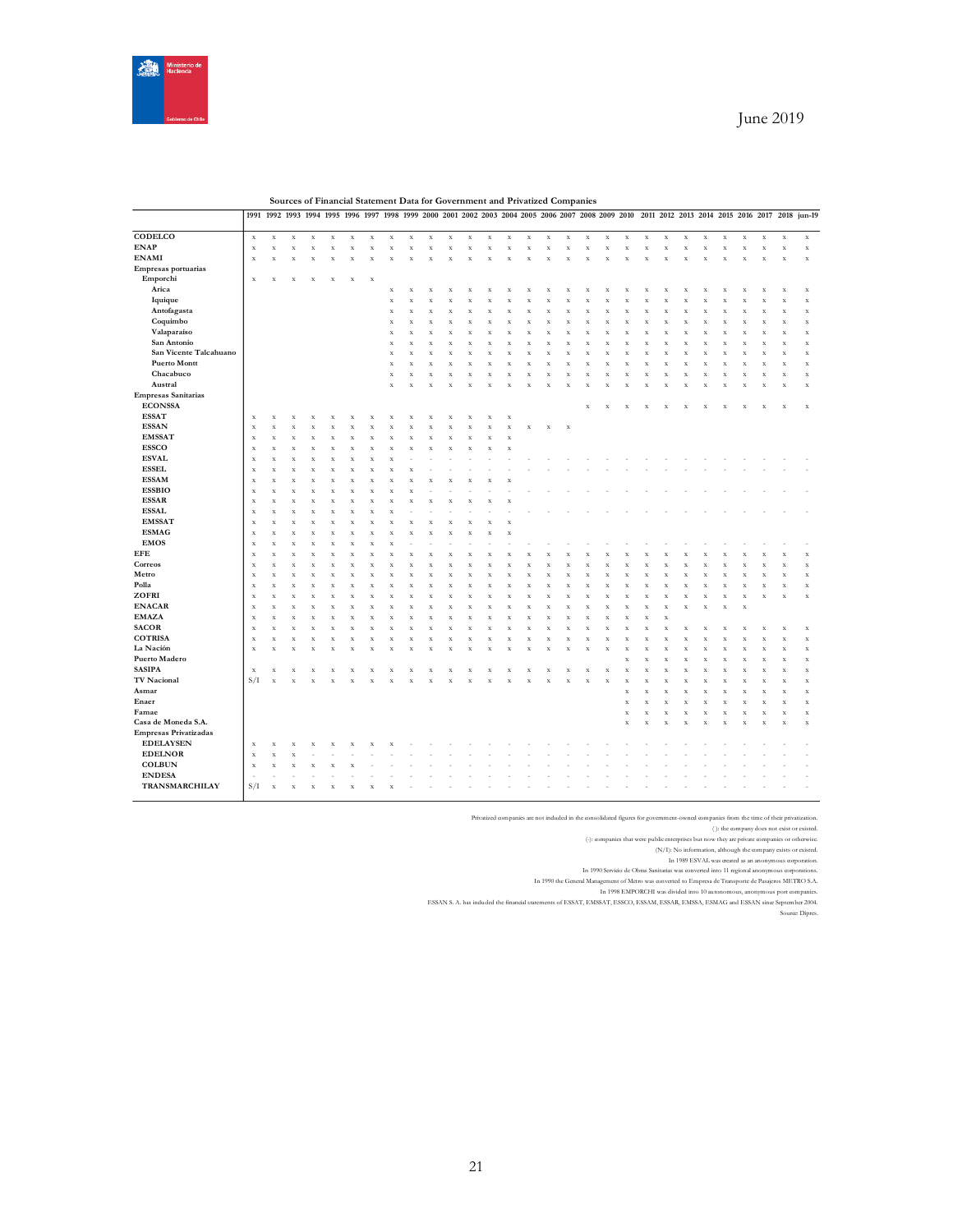

#### **Public Sector Debt Guaranteed by the Treasury**

**In millions of pesos**

|                                 | 2008      | 2009      | 2010      | 2011      | 2012      | 2013      | 2014      | 2015      | 2016                                    | 2017 | 2018     | jun-19    |
|---------------------------------|-----------|-----------|-----------|-----------|-----------|-----------|-----------|-----------|-----------------------------------------|------|----------|-----------|
| <b>1. TOTAL GUARANTEED DEBT</b> | 1.499.066 | 1.594.356 | 1.842.616 | 1.856.561 | 1.418.510 | 1.753.443 | 1.811.374 | 1.711.965 | 2.653.008 2.977.046 3.219.407           |      |          | 3.448.732 |
| 1.1 Domestic Debt (a)           | 1.168.458 | 1.318.907 | 1.582.340 | 1.617.307 | .196.913  | 1.535.061 | 1.595.340 |           | 1.645.076 2.609.414 2.977.046 3.219.407 |      |          | 3.448.732 |
| 1.2 Foreign Debt                | 330.608   | 275.449   | 260.276   | 239.254   | 221.597   | 218.382   | 216.034   | 66.890    | 43.593                                  |      |          |           |
| 1.2.1 The Central Bank of Chile |           |           |           |           |           |           |           |           |                                         |      | $\theta$ | 0         |

(a) Includes debt of the financial and non-financial system. The guaranteed debt of privatized companies was not included

p: preliminary figures

Source: The Treasury

#### **Public Sector Debt Guaranteed by the Treasury**

**As % of GDP**

|                                 | 2008    | 2009    | 2010    | 2011    | 2012    | 2013    | 2014    | 2015    | 2016    | 2017    | 2018    | $jun-19$ |
|---------------------------------|---------|---------|---------|---------|---------|---------|---------|---------|---------|---------|---------|----------|
| <b>1. TOTAL GUARANTEED DEBT</b> | 1,6%    | 1,6%    | 1,7%    | 1,5%    | 1,1%    | 1,3%    | 1,2%    | 1,1%    | $1,6\%$ | 1.7%    | 1,7%    | 1,8%     |
| 1.1 Domestic Debt (a)           | $2\%$   | 1,4%    | 1.4%    | $3\%$   | $0.9\%$ | $1,1\%$ | $1,1\%$ | $1,0\%$ | 1,5%    | $1.7\%$ | 1,7%    | 1,8%     |
| 1.2 Foreign Debt                | 0,4%    | $0.3\%$ | 0,2%    | 0,2%    | $0.2\%$ | 0,2%    | $0.1\%$ | $0.0\%$ | $0.0\%$ | $0.0\%$ | $0.0\%$ | $0.0\%$  |
| 1.2.1 The Central Bank of Chile | $0.0\%$ | $0.0\%$ | $0.0\%$ | $0.0\%$ | $0.0\%$ | $0.0\%$ | $0.0\%$ | $0.0\%$ | $0.0\%$ | $0.0\%$ | $0.0\%$ | $0.0\%$  |

June 2019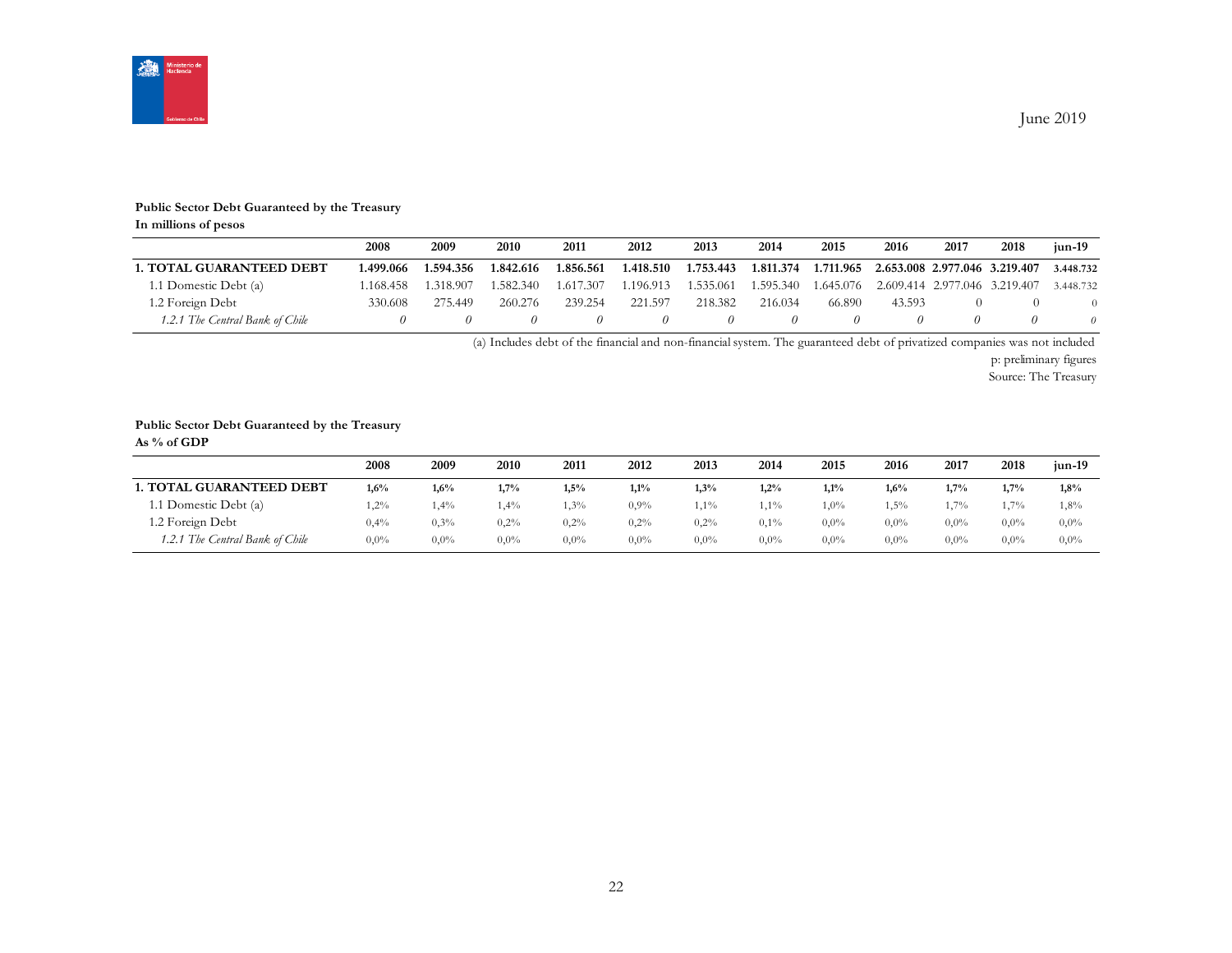<span id="page-22-0"></span>

# **APPENDIX 4**

# **Recognition Bonds**

<span id="page-22-1"></span>Recognition bonds are an obligation of the Chilean State owed to future pensioners, which will come due as they retire. This financial instrument therefore makes explicit the debt owed to workers who formerly contributed into the old social security system.

These obligations are not conceptually different from other social security obligations in other countries. The practical difference is that in most countries, these obligations are accumulated as future spending commitments through a social security system that are not recorded in the accounting. This is what has been commonly called the implicit social security debt of nations.

Virtually no country, either developed or developing, records social security commitments or implicit social security debt as part of the public debt.

The Recognition Bond is calculated as the necessary principal for the affiliate, who changed over from the old system, to receive a pension equal to 80% of the pensionable salary earned between September 1978 and 1979, save exceptions, multiplied by the proportion of his or her active life during which he paid into the old system. This amount is compounded at a real rate of 4% annually from the time of the change to the new pension system.

When the beneficiaries meet the requirements for retirement, the bonds are redeemed by the Pension Fund Managers (AFP). The Government, through the Social Security Institute (in Spanish, IPS), ex Social Security Normalization Institute (in Spanish, INP), transfers a lump sum that is recorded as below-the-line financing in the new presentation of the fiscal figures of the Central Government. This redeemed bond is added to the affiliate's individual capitalization fund and used to create a future pension flow in any of the possible modalities.